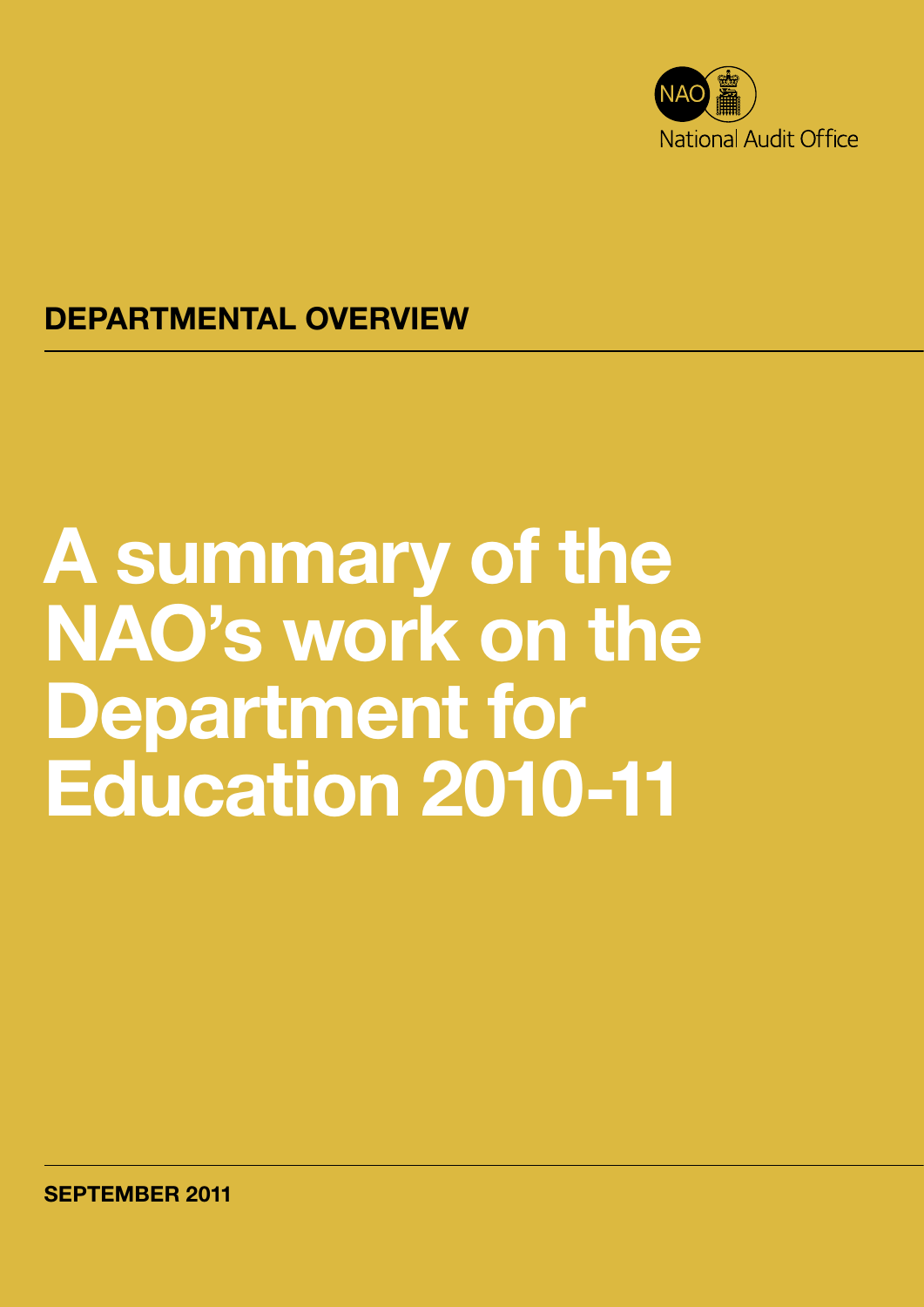Our vision is to help the nation spend wisely.

We apply the unique perspective of public audit to help Parliament and government drive lasting improvement in public services.

The National Audit Office scrutinises public spending on behalf of Parliament. The Comptroller and Auditor General, Amyas Morse, is an Officer of the House of Commons. He is the head of the NAO, which employs some 880 staff. He and the NAO are totally independent of government. He certifies the accounts of all government departments and a wide range of other public sector bodies; and he has statutory authority to report to Parliament on the economy, efficiency and effectiveness with which departments and other bodies have used their resources. Our work led to savings and other efficiency gains worth more than £1 billion in 2010-11.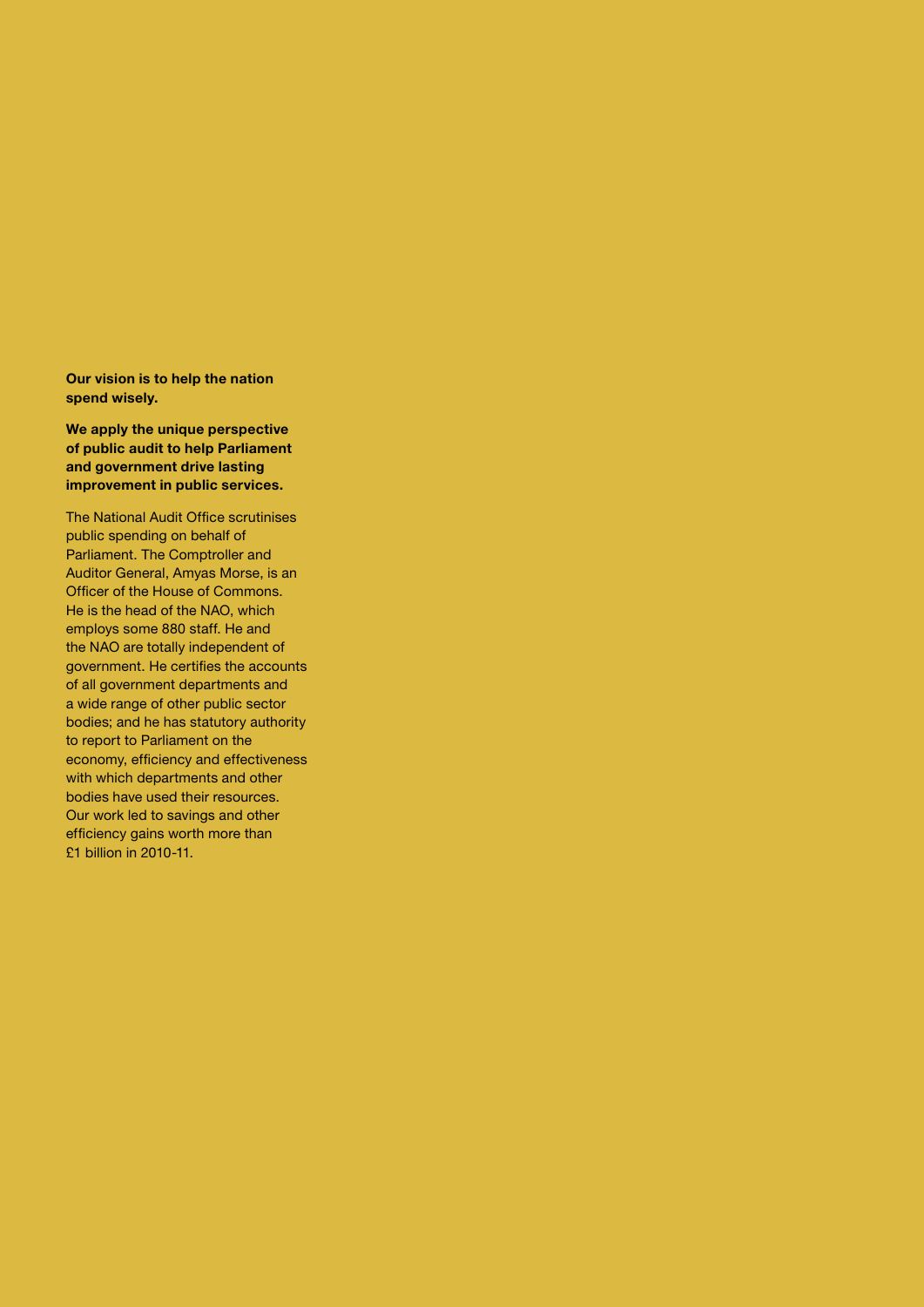

# **Contents**

#### [Introduction](#page-3-0) 4

[Part One](#page-4-0) [About the Department](#page-4-0) 5

[Part Two](#page-9-0) [Financial management](#page-9-0) 10

[Part Three](#page-12-0) [Use of information](#page-12-0) 13

[Part Four](#page-15-0) [Service delivery](#page-15-0) 16 [Appendix One](#page-17-0) [Department's arm's-length bodies](#page-17-0)  [at 1 April 2011](#page-17-0) 18

[Appendix Two](#page-19-0) [Results of the Civil Service People](#page-19-0)  [Survey 2010](#page-19-0) 20

[Appendix Three](#page-21-0) [Publications by the NAO on the](#page-21-0)  [Department since 2008](#page-21-0) 22

[Appendix Four](#page-22-0) [Cross-government NAO reports](#page-22-0)  [of relevance to the Department](#page-22-0)  [since 2008](#page-22-0) 23

[Appendix Five](#page-23-0) [Other sources of information](#page-23-0) 24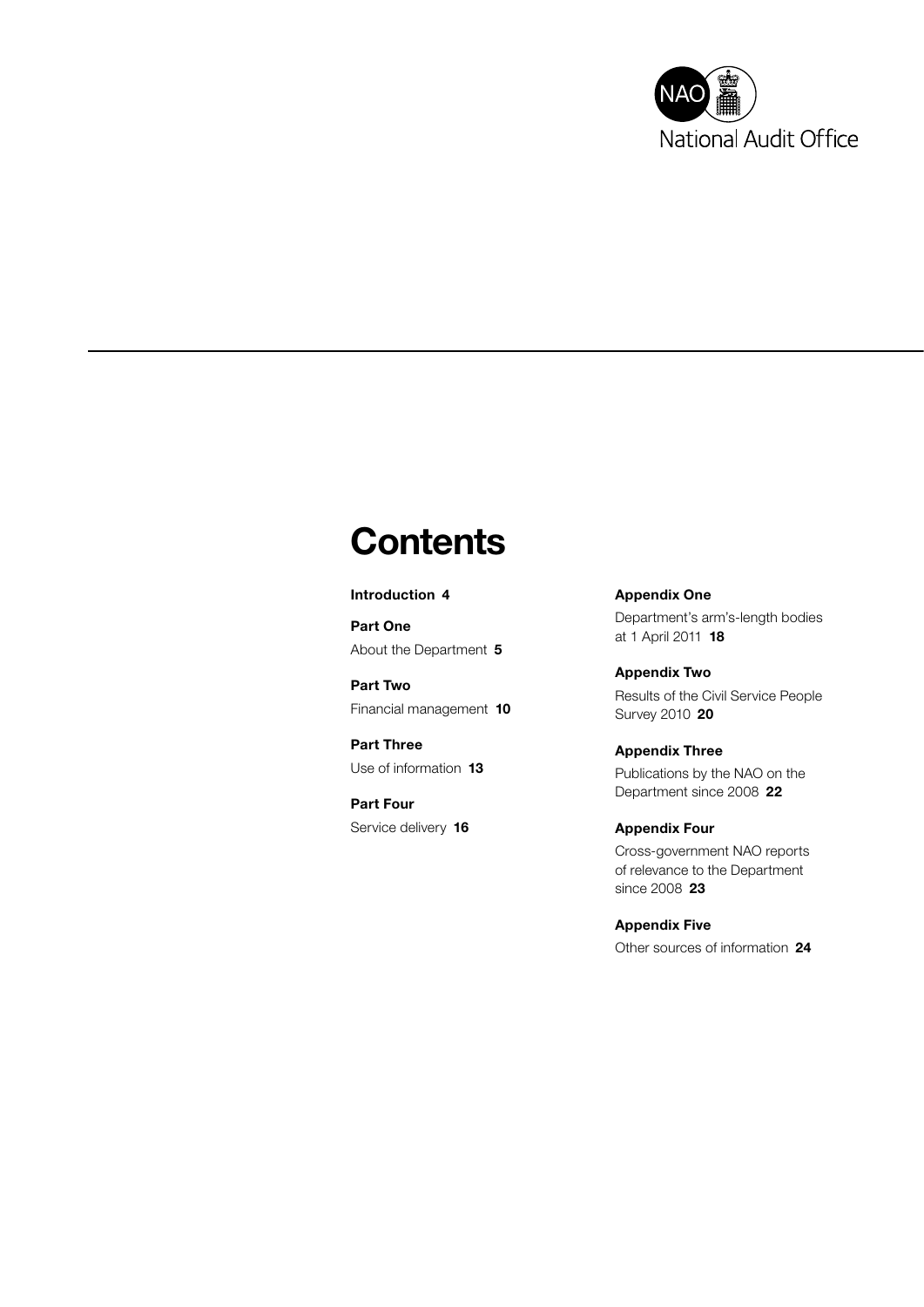### <span id="page-3-0"></span>Introduction

#### Aim and scope of this briefing

The primary purpose of this Departmental Overview is to provide the Education Select Committee with a summary of the work by the National Audit Office on the Department for Education since June 2010. It is one of seventeen we have produced covering our work on each major government department. The briefing draws on the Department's Annual Report and Accounts for 2010-11 and other published sources where relevant, but its main focus is the findings of work published by the NAO, in particular those areas where we believe the Department's performance could be improved. The contents of the briefing have been shared with the Department to ensure that the evidence presented is factually accurate, but the content of the briefing is the sole responsibility of the NAO.

We will continue to support all select committees in 2011-12, providing briefing on each major department and supporting specific inquiries wherever our expertise and perspective can add value.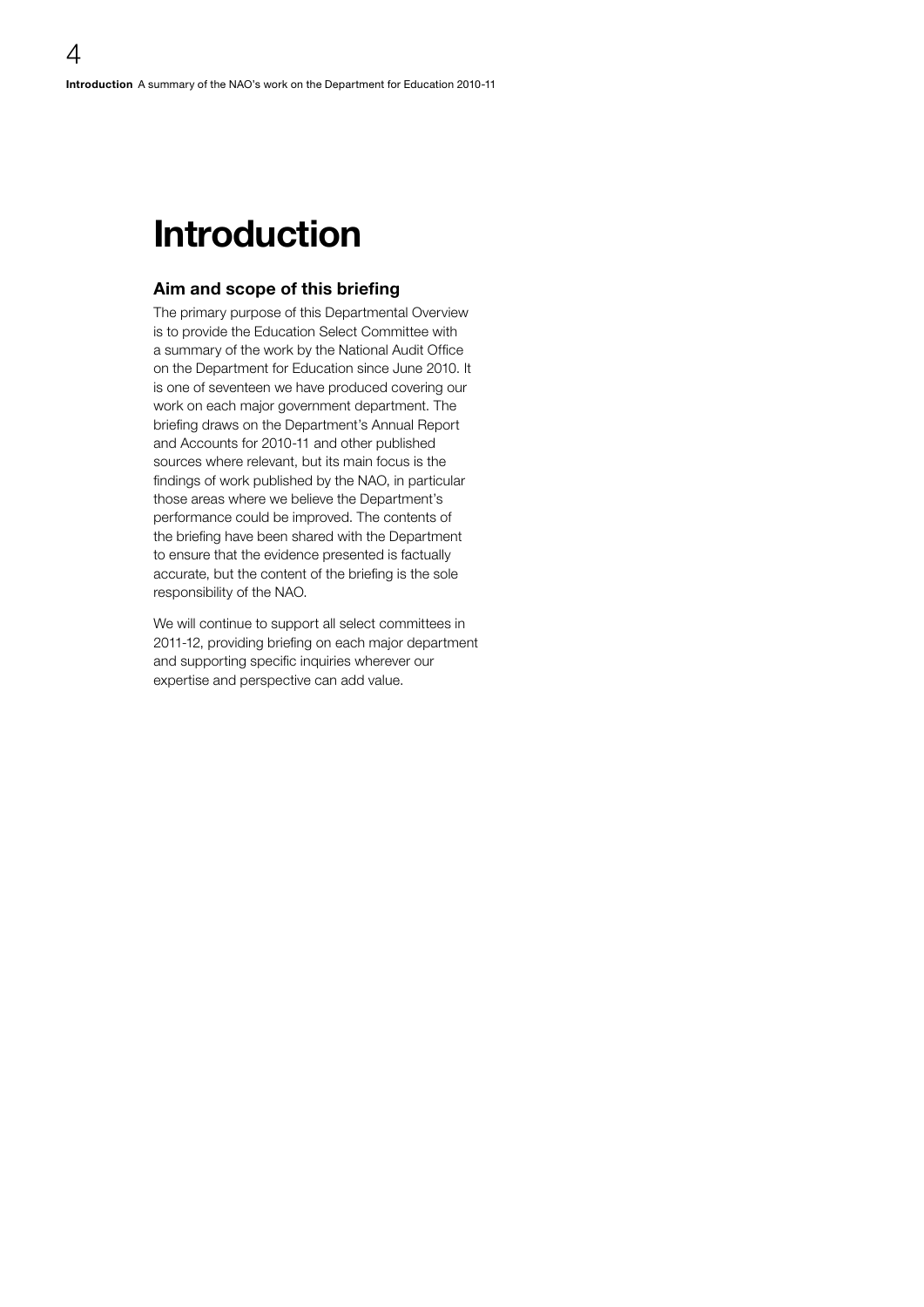# <span id="page-4-0"></span>Part One

### About the Department

#### The Department's responsibilities

1 The Department for Education (the Department) was formed on 12 May 2010, and succeeded the Department for Children, Schools and Families. The Department is responsible for education and services for children and young people up to age 19 in England.<sup>1</sup> Further and higher education continue to be the responsibility of the Department for Business, Innovation and Skills.

#### How the Department is organised

2 The Department provides its services primarily through other organisations. In 2010-11, these included:

- $\bullet$  13 sponsored bodies (Appendix One)<sup>2</sup>
- **C** 24,507 schools, (including around 1,070 academies);<sup>3</sup> and
- **o** 103,000 providers of childcare and early years' education.<sup>4</sup>

**3** The Department directly employs more than 2,500 staff. Within the education sector there are approximately 448,000 teachers and 363,000 teaching support staff.<sup>5</sup>

4 The Department Board is chaired by the Secretary of State. Members include the full Ministerial team, the Permanent Secretary, Directors General and non-executive members of the Board. The Executive Management Board and the Delivery Assurance, Risk and Audit Committee support the Board in the effective and efficient management of the Department, and in the management of risk, governance and internal control. From March 2011, the Board established the Performance Committee, a new

sub-committee of the Board, which meets before each Board meeting to review performance information. It is chaired by the lead non-executive member of the Departmental Board.

5 The Department spent around £58 billion in 2010-11, with over two thirds going to schools and services for young people via local authorities. Non-Departmental Public Bodies received around £16 billion of funding, of which £9.5 billion was provided to the Young People's Learning Agency. Most of this was spent on academies, school sixth forms and 16-19 further education, and £0.5 billion on Education Maintenance Allowances.

#### Recent developments

#### The Education Bill (2010-11)

6 The Education Bill takes forward proposals in the Schools White Paper and measures from the Department for Business, Innovation and Skills to improve skills and reform higher education funding.<sup>6</sup> The Bill:

- **•** includes the introduction of targeted free early years care for young children;
- makes changes to provisions on school discipline;
- abolishes five arm's-length bodies and transfers new powers to the Secretary of State;
- <sup>O</sup> removes certain duties on school governing bodies, local authorities and further education institutions; and
	- makes changes to the arrangements for setting up new schools, and amends the Academies Act 2010 to make further provisions.

Throughout this guide we refer to the Department for Education as 'the Department' and to its predecessors by their full titles.

<sup>2</sup> Many of the Department's non-departmental public and arm's length bodies will be replaced by four in-house executive agencies in 2012. Three (British Educational Communications and Technology Agency, Teenage Pregnancy Independent Advisory Group and Teachers TV Board of Governors) have already ceased operating. (http://media.education.gov.uk/assets/files/pdf/c/current%20 status%20of%20ndpbs%20and%20albs.pdf)

<sup>3</sup> Figures for the number of academies as at 1 August 2011. www.education.gov.uk/schools/leadership/typesofschools/academies/ b0069811/open-academies-and-academy-projects-in-development

<sup>4</sup> 2009 figure as defined and reported in the Childcare and Early Years Providers Survey 2009. Data collection for the 2010-2013 study is underway; updated provider figures are not yet available.

<sup>5</sup> www.education.gov.uk/rsgateway/DB/SFR?s000927/index.shtml

<sup>6</sup> *Education Bill*, HL Bill 67, 2010-12.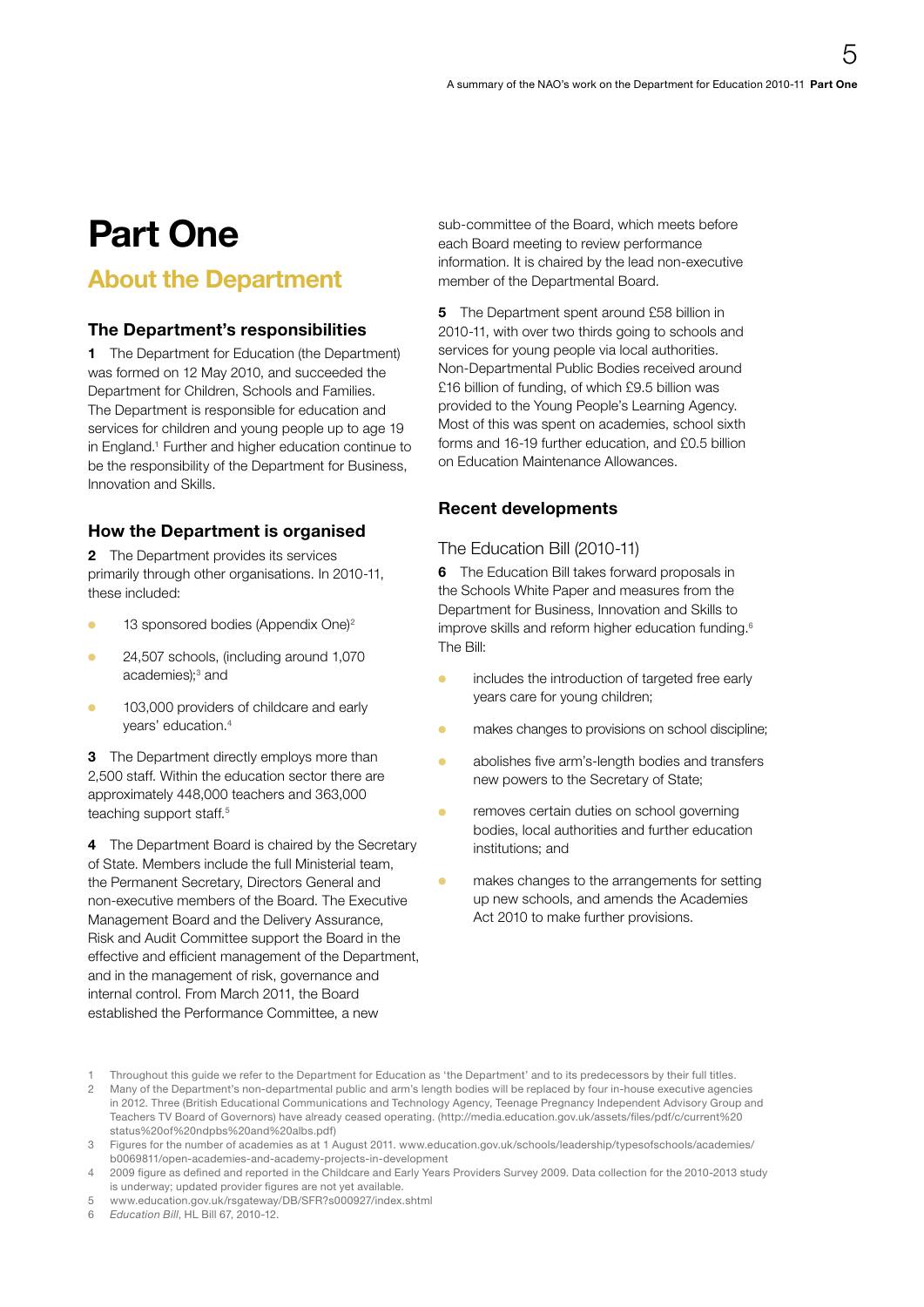

### Figure 1 Where the Department spent its money in 2010-11

NOTES

- 1 Figures for low spend areas are omitted; therefore sub-total figures do not always total.
- 2 Includes £797 million to Department for Business, Innovation and Skills for Departmental programmes delivered by the Skills Funding Agency.
- 3 Includes Academy Sixth Forms.
- 4 Includes £727 million to the Training and Development Agency, the largest of the Department's NDPBs.
- 5 Includes £30,478 million Dedicated Schools Grant.

*Source: Department for Education, Annual Report and Accounts, 2010-11, July 2011*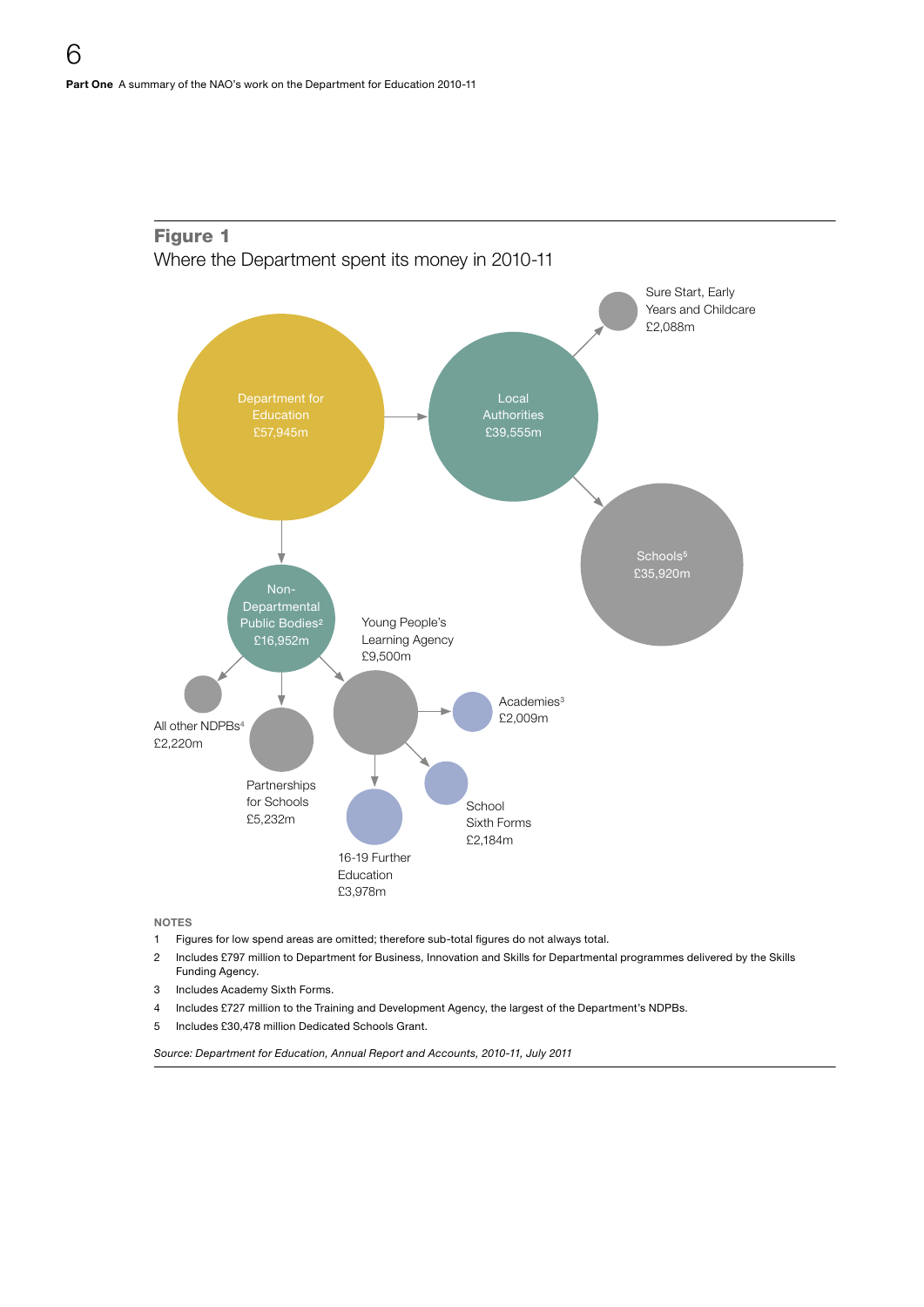#### The Academies Act 2010

**7** The provisions of the Academies Act 2010 have come into force and, since August 2010, more than 850 academies have been established. The Act also allowed for the setting up of Free Schools; all-ability state-funded schools set up in response to locally identified need and demand.

8 On the 30 August 2011, the Department announced that 24 Free Schools will open during September 2011. The Department is considering the second round of applications to open Free Schools from 2012.

#### Schools capital expenditure

9 In July 2010, it was announced that the £55 billion 'Building Schools for the Future' programme to rebuild or refurbish all secondary schools in England by 2023 was to be wound down. The Government has since made £500 million of capital funding available in 2011-12 for those local authorities where rising pupil numbers are putting severe pressure on school capacity, and a new privately financed school rebuilding programme has been launched with the aim of rebuilding schools in the worst state of disrepair.

10 A government-launched review of all capital investment funded by the Department $^7$  called for clarity on the goals for capital expenditure, greater use of local information in determining capital allocation and standardised specifications for new buildings to improve quality at reduced cost. The review also called for larger projects to be overseen by a responsible body which should also be accountable for the maintenance of the facilities they own and manage.

11 The Department's response to the review accepted many of the report's recommendations, subject to consultation.<sup>8</sup>

#### Schools revenue expenditure

12 The Schools White Paper *The Importance of*  Teaching described the current 'spend plus'<sup>9</sup> schools revenue system as "opaque, full of anomalies and unfair".10 Our review of formula funding of local public services reviewed the Dedicated Schools Grant. We concluded that the Grant's current approach was unresponsive to changing needs, given that the underlying formula designed to assess the relative needs of pupils in different authorities has not been updated since 2005-06.<sup>11</sup>

13 In July 2011, the Government launched *Proposals for a fairer system*, a further consultation on school funding reform. The consultation details plans to introduce a new national funding formula, expand eligibility criteria of the Pupil Premium (additional funding for deprived pupils), and proposals for funding high need pupils (including those with special educational needs) and early education.<sup>12</sup>

#### Capability and leadership

14 In 2006, the Cabinet Office launched Capability Reviews to assess departments' leadership, strategy and delivery – to improve departmental readiness for future challenges and to enable departments to act on long-term key development areas. Since publication of the last round of external assessments between April 2008 and December 2009, departments are now required to conduct and publish self-assessments and resultant action plans against standard criteria set out in the Cabinet Office model of capability, which was updated in July 2009.13 Departments must rate their capability against ten criteria under three themes:

- Leadership criteria 'set direction'; 'ignite passion, pace and drive'; and 'develop people'.
- **Strategy criteria**  $-$  'set strategy and focus on outcomes'; 'base choices on evidence and customer insight'; and 'collaborate and build common purpose'.
- **Delivery criteria** 'innovate and improve delivery'; 'plan, resource and prioritise'; 'develop clear roles, responsibilities and delivery models'; and 'manage performance and value for money'.

Based on spend in year one, lifted for year two.

<sup>7</sup> Sebastian James, *Review of Education Capital*, April 2011.

<sup>8</sup> Department for Education, *Implementation of the 2010-11 review of Education Capital (The James Review)*, July 2011.

<sup>10</sup> Department for Education, *The importance of teaching – Schools White Paper 2010*, Cm 7980, November 2010.

<sup>11</sup> National Audit Office, *[Formula funding of local public services](http://www.nao.org.uk/publications/1012/formula_funding.aspx)*, HC1090, 2010-12.

<sup>12</sup> Department for Education, *Consultation on school funding reform: Proposals for a fairer system*, July 2011.

<sup>13</sup> More information about Capability Reviews is available at: www.civilservice.gov.uk/about/improving/capability/index.aspx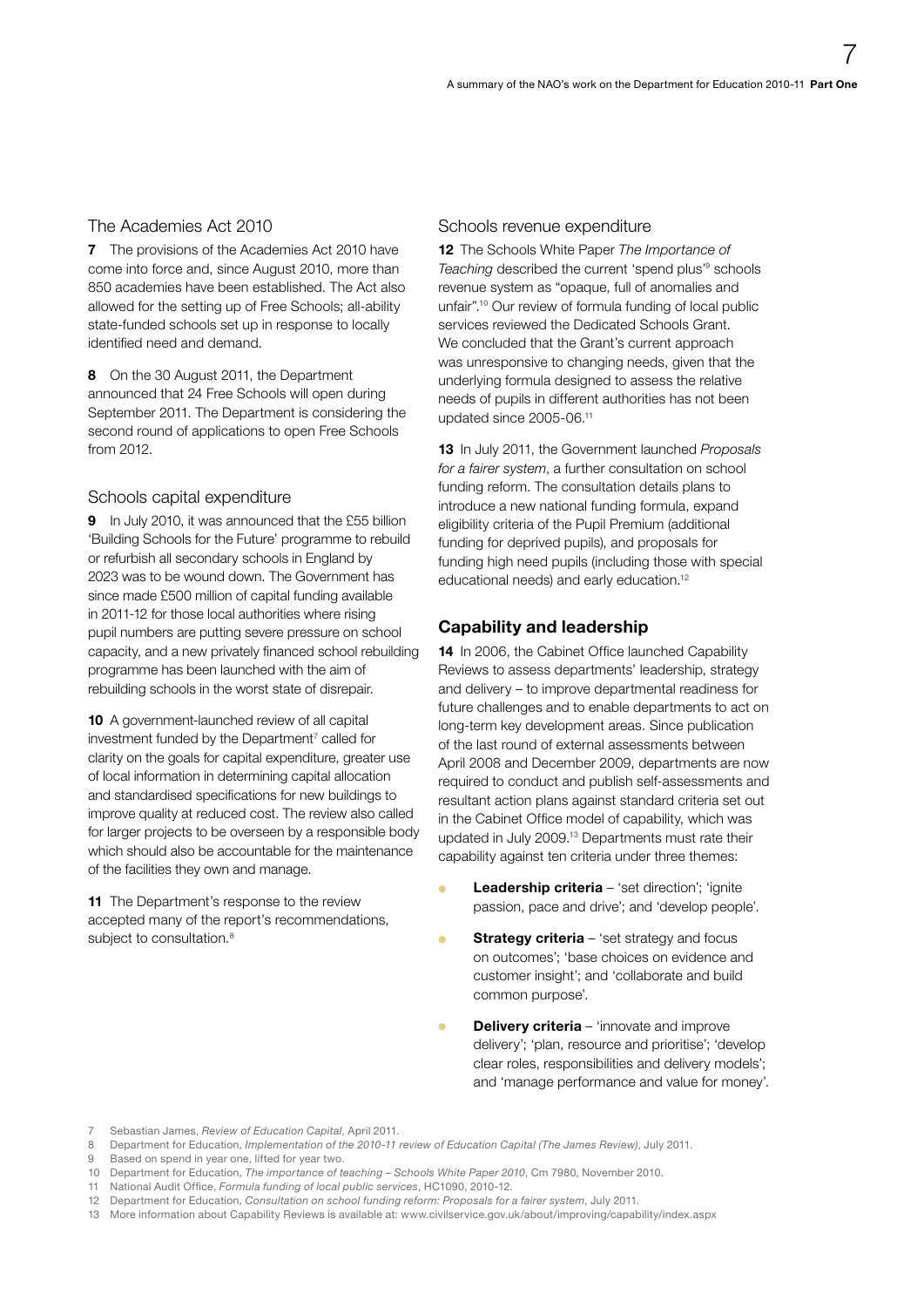15 All self-assessments are due for completion by March 2012, with the first self-assessment nearing completion. In addition to self-assessment, departments also have the option of asking the Cabinet Office to undertake a full external Capability Review assessment.

16 The Civil Service People Survey aims to provide consistent and robust metrics to help government understand how it can improve levels of engagement across the Civil Service. As part of this survey, civil servants across all participating organisations are asked a range of questions across nine themes which seek to measure their experiences at work. We present here the results of the second annual people survey for the Department for Education – undertaken between mid-September 2010 and the end of October 2010 – covering the themes of leadership and managing change, and understanding of organisational objectives and purpose (Figure 2). Results of 17 major departments are in Appendix Two.

17 As part of the annual survey, each department receives an engagement index, assessing the level of staff engagement determined by: the extent to which staff speak positively of the organisation, are emotionally attached and committed to it and are motivated to do the best for the organisation. In 2010, the Department for Education achieved an engagement index of 60 per cent, 3 percentage points lower than last year and 4 percentage points higher than the 2010 civil service average.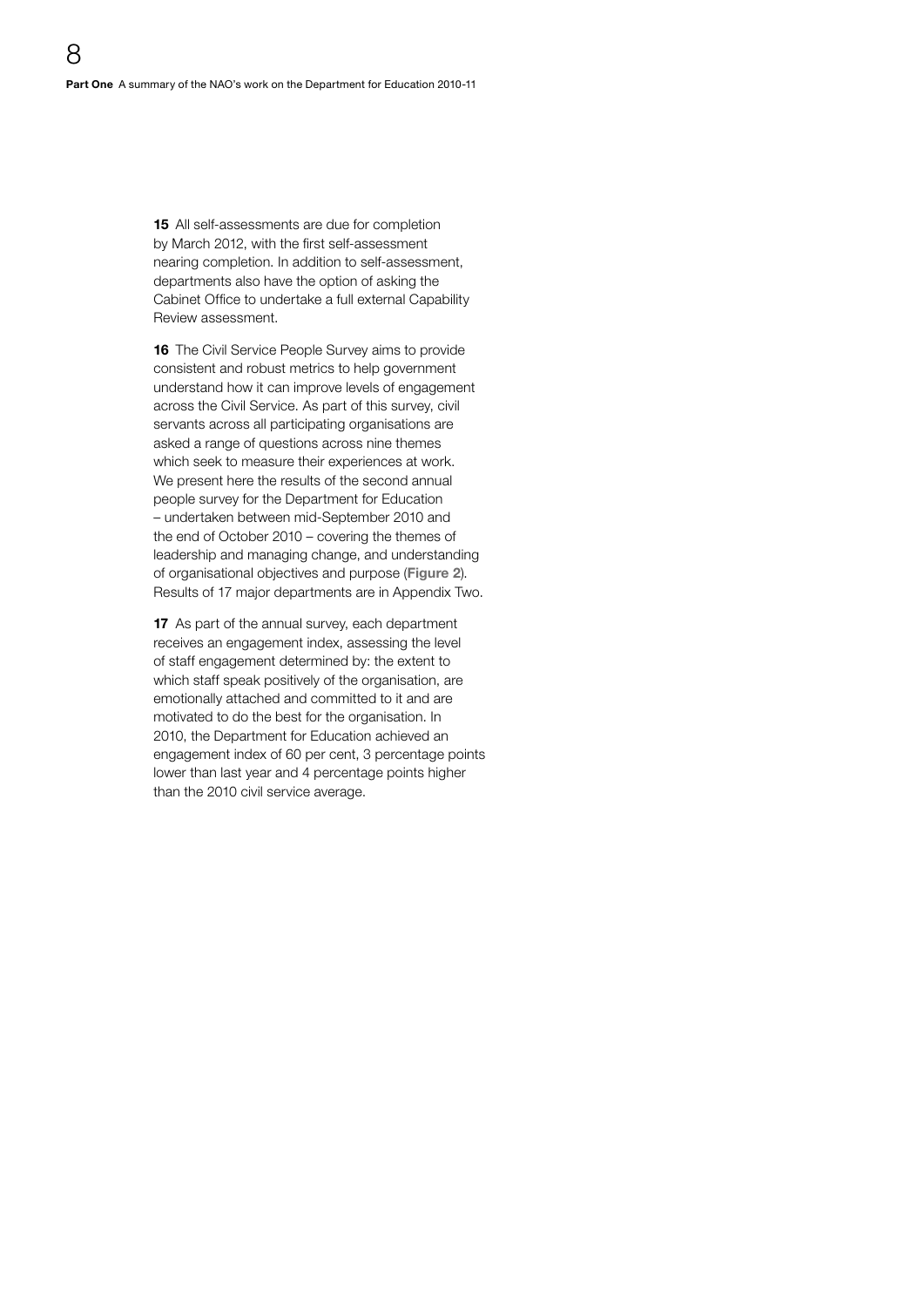### Figure 2

#### 2010 Civil Service People Survey: Department for Education

| <b>Theme</b>                                                                                  | Theme score<br>$(%$ positive) <sup>1</sup> | <b>Difference</b><br>from<br>2009 survey | <b>Difference from</b><br><b>Civil Service</b><br>2010 <sup>2</sup> |
|-----------------------------------------------------------------------------------------------|--------------------------------------------|------------------------------------------|---------------------------------------------------------------------|
| Leadership and managing change                                                                |                                            |                                          |                                                                     |
| I feel that the Department as a whole is managed well                                         | 55                                         | $-3$                                     | $+14$                                                               |
| Senior Civil Servants in the Department are sufficiently visible                              | 60                                         | $+3$                                     | $+15$                                                               |
| I believe the actions of Senior Civil Servants are consistent with<br>the Department's values | 49                                         | $+3$                                     | $+10$                                                               |
| I believe the Departmental Board has a clear vision for the future<br>of the Department       | 40                                         | $-12$                                    | $+5$                                                                |
| Overall, I have confidence in the decisions made by the Department's<br>Senior Civil Servants | 46                                         | -1                                       | $+10$                                                               |
| I feel that change is managed well in the Department                                          | 41                                         | -1                                       | $+14$                                                               |
| When changes are made in the Department they are usually<br>for the better                    | 23                                         | $-10$                                    | 0                                                                   |
| The Department keeps me informed about matters that affect me                                 | 64                                         | $-5$                                     | $+10$                                                               |
| I have the opportunity to contribute my views before decisions are<br>made that affect me     | 34                                         | -8                                       | $+2$                                                                |
| I think it is safe to challenge the way things are done in the Department                     | 41                                         | $-5$                                     | $+2$                                                                |
| Organisational objectives and purpose                                                         |                                            |                                          |                                                                     |
| I have a clear understanding of the Department's purpose                                      | 79                                         | $-11$                                    | -5                                                                  |
| I have a clear understanding of the Department's objectives                                   | 69                                         | $-17$                                    | -9                                                                  |
| I understand how my work contributes to the Department's objectives                           | 73                                         | $-13$                                    | $-7$                                                                |

NOTES

1 Percentage positive measures the proportion of respondents who selected either 'agree' or 'strongly agree' for a question.

2 The 2010 benchmark is the median per cent positive across all organisations that participated in the 2010 Civil Service People Survey. The difference between the Department and the Civil Service (Appendix Two) may differ due to rounding.

*Source: Department for Education People Survey Results, Autumn 2010*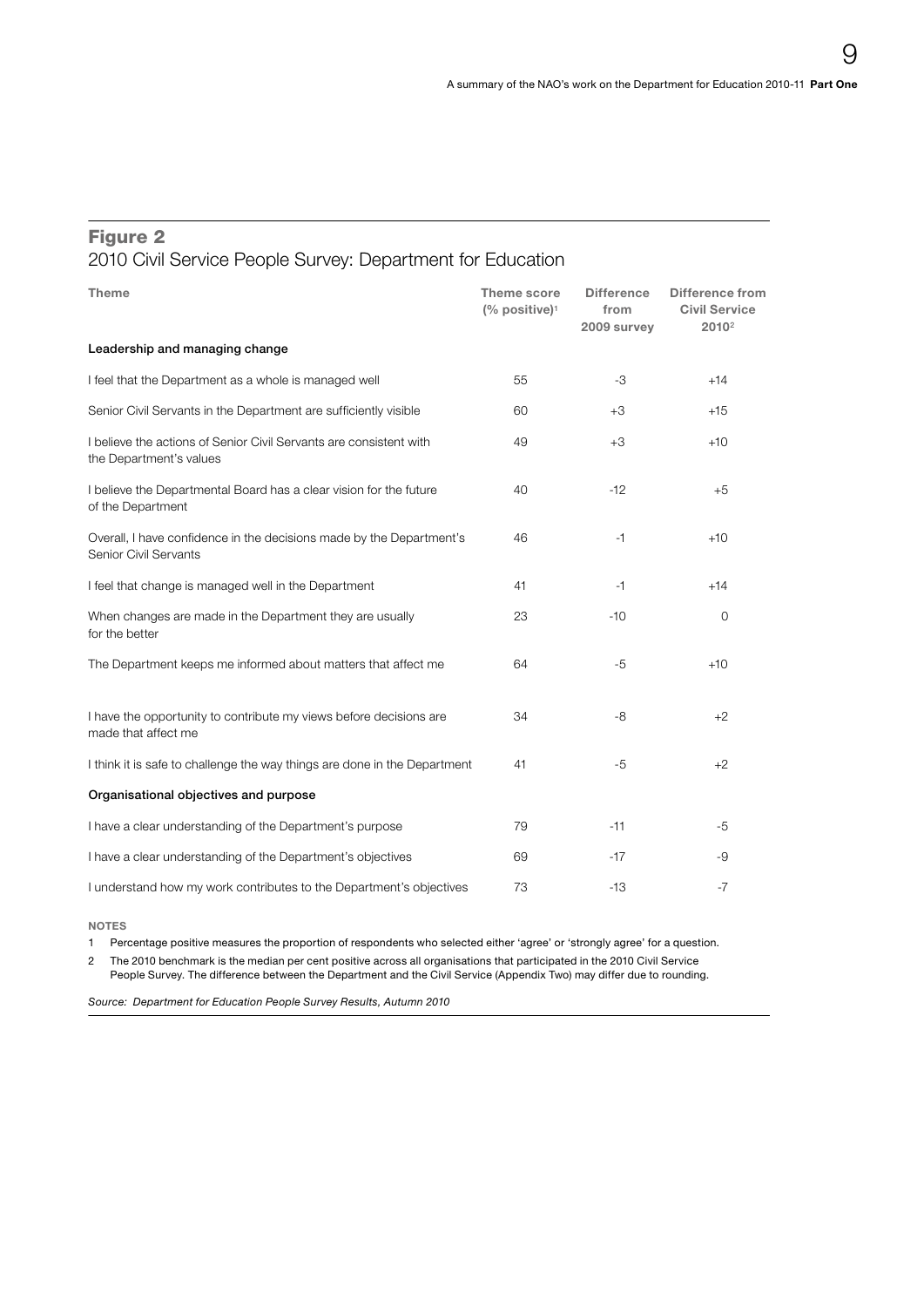# <span id="page-9-0"></span>Part Two

### Financial management

18 The ability of departments to control costs and drive out waste requires professional financial management and reporting. In particular, departments need to be better at linking costs to services and benchmarking performance to determine whether costs are justified and value for money can be improved. Organisations also need to move their risk management arrangements from a process-led approach to one which supports the efficient and effective delivery of services. Organisations have to publish Statements on Internal Control<sup>14</sup> with their Annual Financial Statements which describe their arrangements for risk management, internal control and governance.

#### Financial outturn for 2010-11 and comparison with budget

19 The Department reported a total net resource outturn of £57,945 million in 2010-11, an increase of 3.8 per cent on the £55,817 million in 2009-10. In 2010-11, the Department underspent by £273 million, 0.5 per cent of the funds voted by Parliament. Ninety-six per cent of resource spend was accounted for by 'Request for Resources 1', which aims to help build a competitive economy and inclusive society by creating opportunities for learning, realising potential in people and achieving excellence in standards of education.

20 The Teachers' Pension Scheme (the Scheme) is managed by the Department and has the same Accounting Officer, but its results are reported in separate accounts. In 2010-11, the Scheme exceeded its cash limit by £11.875 million or 0.5 per cent of the £2,522 million authorised. The excess was due to a combination of receipts from employers and employees being lower than forecast and payments to retired members and dependents being higher

than forecast.15 At the start of July 2011, the Scheme was seeking an additional grant by way of an Excess Vote.

#### Progress on cost reduction

21 Departments are under increasing pressure to reduce costs. The scale of cost reduction required means that they are having to look beyond immediate short-term savings and think more radically about how to take cost out of the business and how to sustain this longer term. Our Short Guide to Structured Cost Reduction,<sup>16</sup> published in June 2010, sets out the high level principles that we would expect departments to follow in taking a structured approach to cost reduction. It covers the three stages of cost reduction – tactical efficiency savings, strategic operational realignment, and sustainable cost reduction – and outlines nine principles underlying structured cost reduction, including, having a data-driven approach to understanding, comparing and interrogating costs.

22 We have published detailed information and guidance on a number of the principles underpinning effective structured cost reductions, including Managing risks in government,<sup>17</sup> Progress in improving financial management in government,<sup>18</sup> and Taking the measurement of government performance.<sup>19</sup>

23 During the three-year Comprehensive Spending Review 2007 period (April 2008 – March 2011), the Department was required to achieve value for money savings of £5.14 billion. In December 2009, the Department reported that it had achieved savings of £1.017 billion by 31 March 2009. In July 2010, our review<sup>20</sup> of a sample of these savings assessed 9 per cent as green, 89 per cent as amber and 2 per cent as red. $21$  The savings rated as amber were rated in this way because the Department could not demonstrate that schools have reinvested savings in priority areas. We rated £13 million of savings as red because the Department revised the calculation of savings which was based on estimated data; using actual data led to a reduction compared to the reported saving.

- 14 From 2011-12, Departments will produce a Governance Statement rather than a Statement on Internal Control.
- 15 Forecasts are supplied by Capita Business Services (contracted to manage the day to day administration of the Teachers' Pension Scheme) and are reviewed, challenged and revised by the Department during the year.
- 16 [http://www.nao.org.uk/publications/1011/structured\\_cost\\_reduction.aspx](http://www.nao.org.uk/publications/1011/structured_cost_reduction.aspx)
- 17 National Audit Office, *[Managing risks in government](http://www.nao.org.uk/publications/1012/managing_risks_in_government.aspx)*, June 2011 (http://www.nao.org.uk/publications/1012/managing\_risks\_in\_ government.aspx)
- 18 National Audit Office, *[Progress in improving financial management in government](http://www.nao.org.uk/publications/1011/financial_management_in_govt.aspx)*, HC 487, 2010-11.
- 19 National Audit Office, *[Taking the measure of government performance](http://www.nao.org.uk/publications/1011/government_performance.aspx)*, HC 284, 2010-11.
- 20 National Audit Office, *[Independent review of reported CSR07 value for money savings](http://www.nao.org.uk/publications/1011/vfm_savings_compendium.aspx)*, HC 294, 2010-11.
- 21 The criteria against which reported savings were calculated can be found National Audit Office, *[Independent review of reported](http://www.nao.org.uk/publications/1011/vfm_savings_compendium.aspx)  [CSR07 value for money savings](http://www.nao.org.uk/publications/1011/vfm_savings_compendium.aspx)*, HC 294, 2010-11, Appendix Two.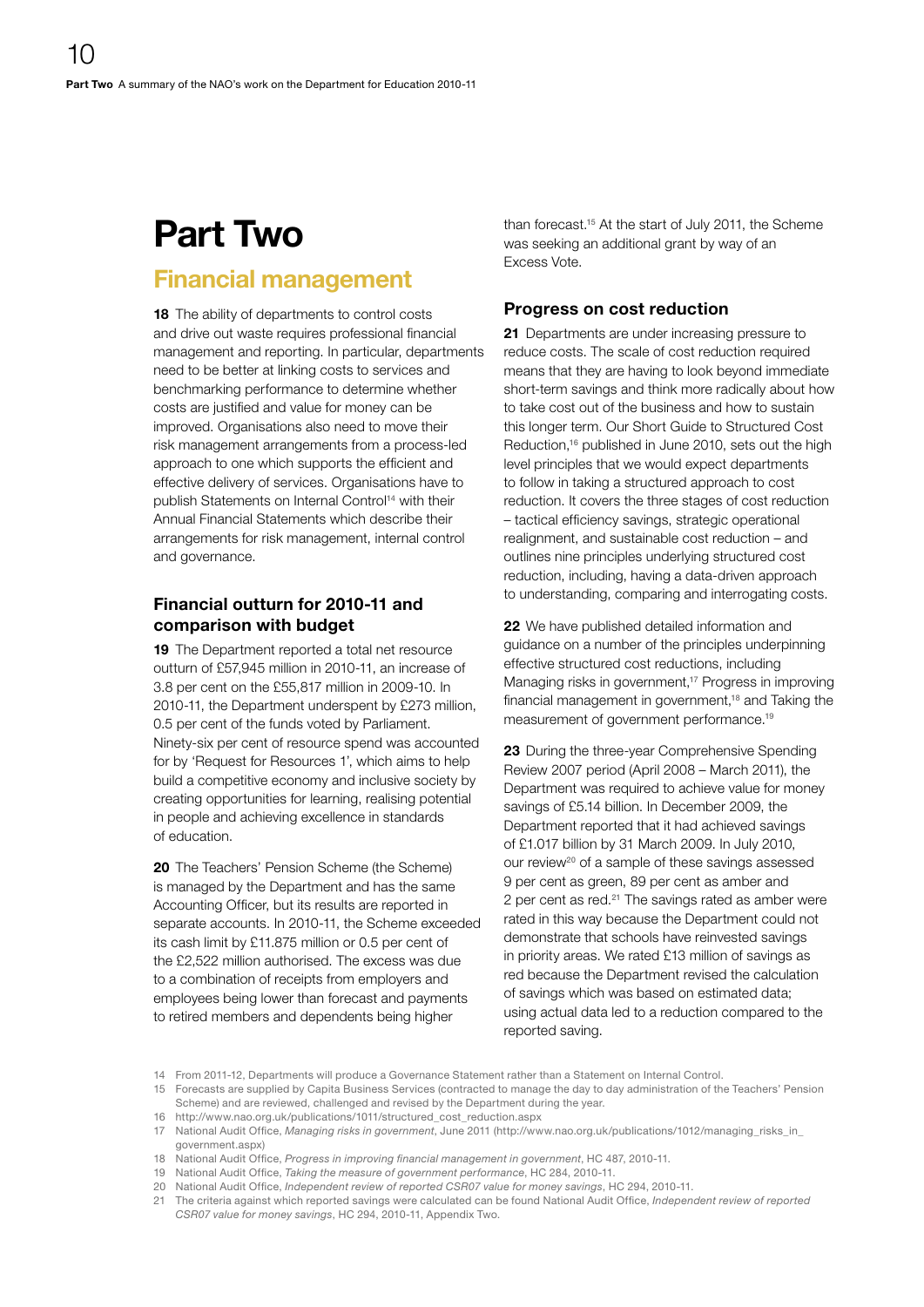#### Figure 3 Total Departmental spending, 2010-11 to 2014-15

|                                                                                         | 2010-11<br>(£bn) | 2011-12<br>$(\text{Ebn})$ | 2012-13<br>(£bn) | 2013-14<br>(Ebn) | 2014-15<br>(Ebn) |  |  |  |
|-----------------------------------------------------------------------------------------|------------------|---------------------------|------------------|------------------|------------------|--|--|--|
| Resource                                                                                | 51.3             | 51.3                      | 52.4             | 52.9             | 53.9             |  |  |  |
| Capital                                                                                 | 7.1              | 5.1                       | 4.2              | 3.3              | 3.4              |  |  |  |
| Source: Department for Education Annual Report and Accounts 2010-11, HC983, pages 34-35 |                  |                           |                  |                  |                  |  |  |  |

#### Spending Review 2010

24 The Department will have to make efficiencies in order to reduce departmental resource spending by 3 per cent by 2014-15. The Department plans to increase the schools budget in each year of the Spending Review period, and reduce capital spending by 60 per cent in real terms by 2014-15.<sup>22</sup>

#### NAO reports on financial management and efficiency

25 A key theme in our reports this year has been the use of resources, and the benefits of having a structured approach to evaluation in order to make improvements to programme delivery. Linked to this, we have made a number of observations on the application of benchmarking, and how comparisons can be used to identify savings and, if examined from a cost-benefit stance, improve performance. Both themes have relevance to how the Department monitors spending.

26 Use of resources: A structured approach to improvement and evaluation is necessary to ensure the continued efficient use of public resources. Our report *Educating the next generation of scientists* found that the Department had focused resources on the appropriate critical success factors to improve take-up and achievement in school science and maths, but needed to have a more structured approach to improvement and evaluation.

27 This theme was also highlighted in our report *Getting value for money from the education of 16- to 18-year-olds*, where we noted that increases in expenditure year on year have been matched by improvements in outputs, in particular, learner achievements and increasing participation. While these are positive indicators we concluded that there is further work to be done in understanding how expenditure can most efficiently and effectively generate learner achievement and progression.

28 Benchmarking: Benchmarking helps providers improve performance by facilitating comparisons of expenditure, processes and achievements. In our report *Getting value for money from the education of 16- to 18-year-olds* we commented on two examples of how benchmarks can support improved value for money. We noted that, partly in response to support from the Department, many schools and colleges have improved their management of back office costs, including benchmarking to identify areas where they can make savings. We also found that while schools can use the national schools financial benchmarking site to compare their expenditure with similar schools, not all use the tool and it does not separate data on sixth-form costs.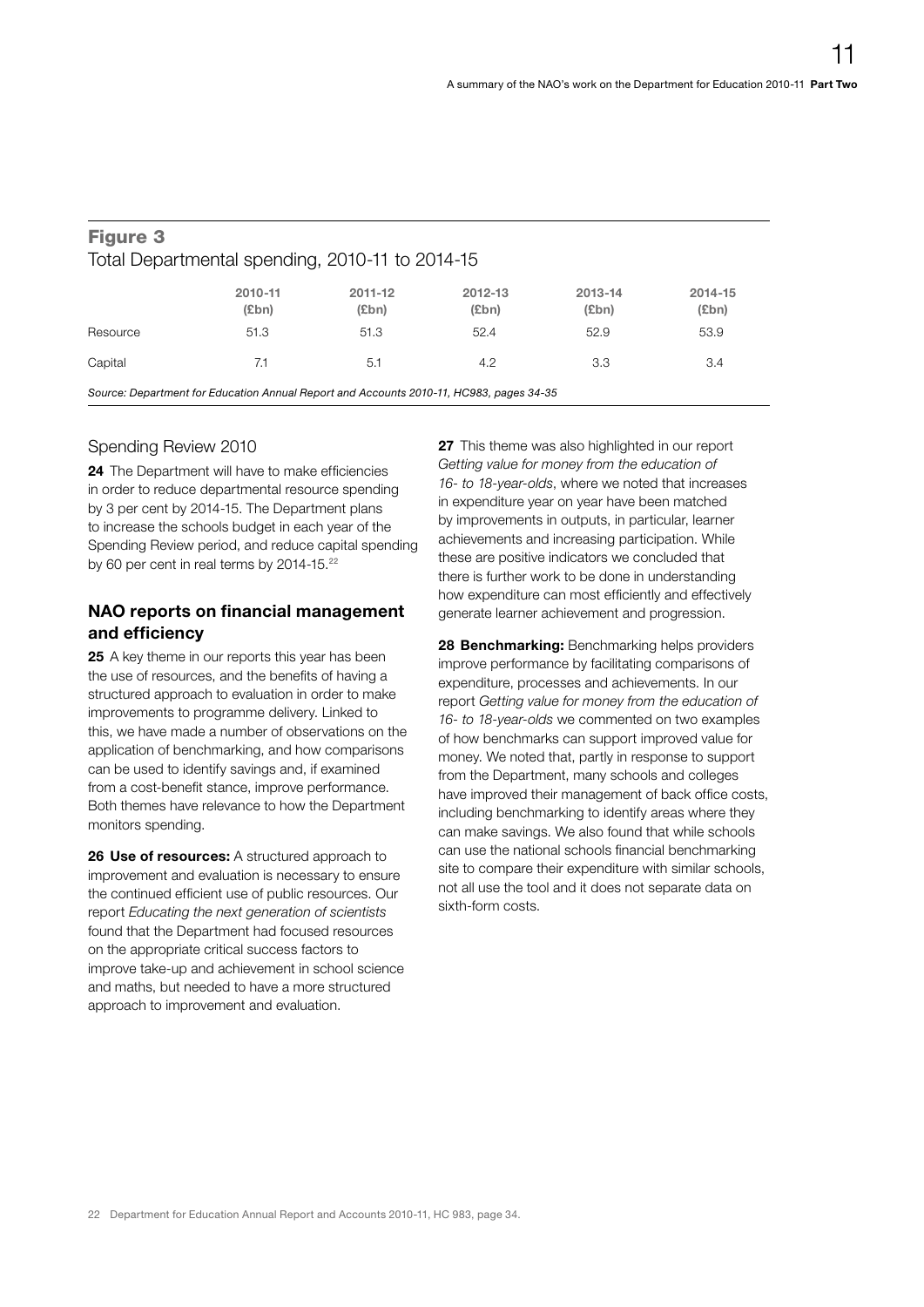29 Monitoring Spending: Determining effective and appropriate financial oversight arrangements is essential where funding is devolved. In our report on *The Academies Programme*, we observed that academies' greater independence brings risks to governance and accountability which will need to be managed as the Programme expands. We noted the need for rigorous programme monitoring and a systematic framework to secure good practice and compliance by all academies. To address this issue, we recommended that the Department and the Young People's Learning Agency should standardise as far as possible the arrangements for funding academies and plan resources for administration and risk management to keep pace with the planned expansion. Following our report, and given the need to consolidate academies into the Department's accounts for 2011-12 under the Alignment Project, the Department working through the Young People's Learning Agency has been trying to improve safeguards, including auditor independence and the quality of audit service offered. The Academies Act 2010, included a requirement for the Secretary of State to prepare, publish and lay before Parliament an Annual Report on the performance of academies for the academic year beginning 1 August 2010.

30 In *Cafcass's response to increased demand for its services*, we concluded that a number of budgetary increases between 2008 and 2010 were a necessary consequence of The Children and Family Court Advisory and Support Service ('Cafcass') efforts to meet increased demand. The report noted a number of steps Cafcass has identified and/or taken following this overspend, including improvements to budgetary controls, financial forecasting, management of the contracts of its flexible workforce and involving the Chief Executive in monitoring service areas likely to exceed the expected budget by more than 15 per cent.

#### NAO financial audit findings

31 The Department's accounts were certified by the Comptroller and Auditor General on 5 July 2011, before Parliament's summer recess, with an unqualified audit opinion. The 2010-11 accounts of all of the Department's related bodies audited by the Comptroller and Auditor General were certified before the recess and, with the exception of the Teachers' Pension Scheme, no qualifications were issued. In October 2010, the Department announced

that it would close a number of its arm's-length bodies as part of its plans to improve accountability, transparency and efficiency. As a result, concerns were raised over some of the Department's bodies' ability to continue operating.

#### Issues raised in Statements on Internal Control

**32** We work with the Department and its sponsored bodies to improve their published Statements on Internal Control. We aim to ensure that the process by which Statements are produced are robust and that the Statements comply with Treasury guidance.

33 In addition to the risks presented by the general fiscal climate, the Department highlighted control issues relating to arm's-length body reform and Academies and Free Schools in its Statement on Internal Control.

**34** The Department's arm's-length body reform programme aims to ensure that the new organisations created meet the objectives given to them by the Department, including the support of government policy and delivery of administrative cost savings. The Department set up an arm's-length body group to ensure that these changes are appropriately managed and that service delivery is maintained during the transition period.

35 The expansion to all schools of the eligibility to apply for academy status following the Academies Act 2010 resulted in rapid growth of academies (since August 2010, more than 850 academies have been established). The Department put in place a number of controls designed to manage issues arising from this rate of expansion. These included: the recruitment of additional staff to support programmes, a review of the Academy and Free Schools funding review mechanisms, and commissioning work to determine the accounting treatment of grant payments to academies.

36 The Young People's Learning Agency 2010-11 Annual Report and Accounts stated that, in terms of internal control issues, there remain significant challenges for the YPLA to build the systems that are needed for effective delivery of the Academies Programme.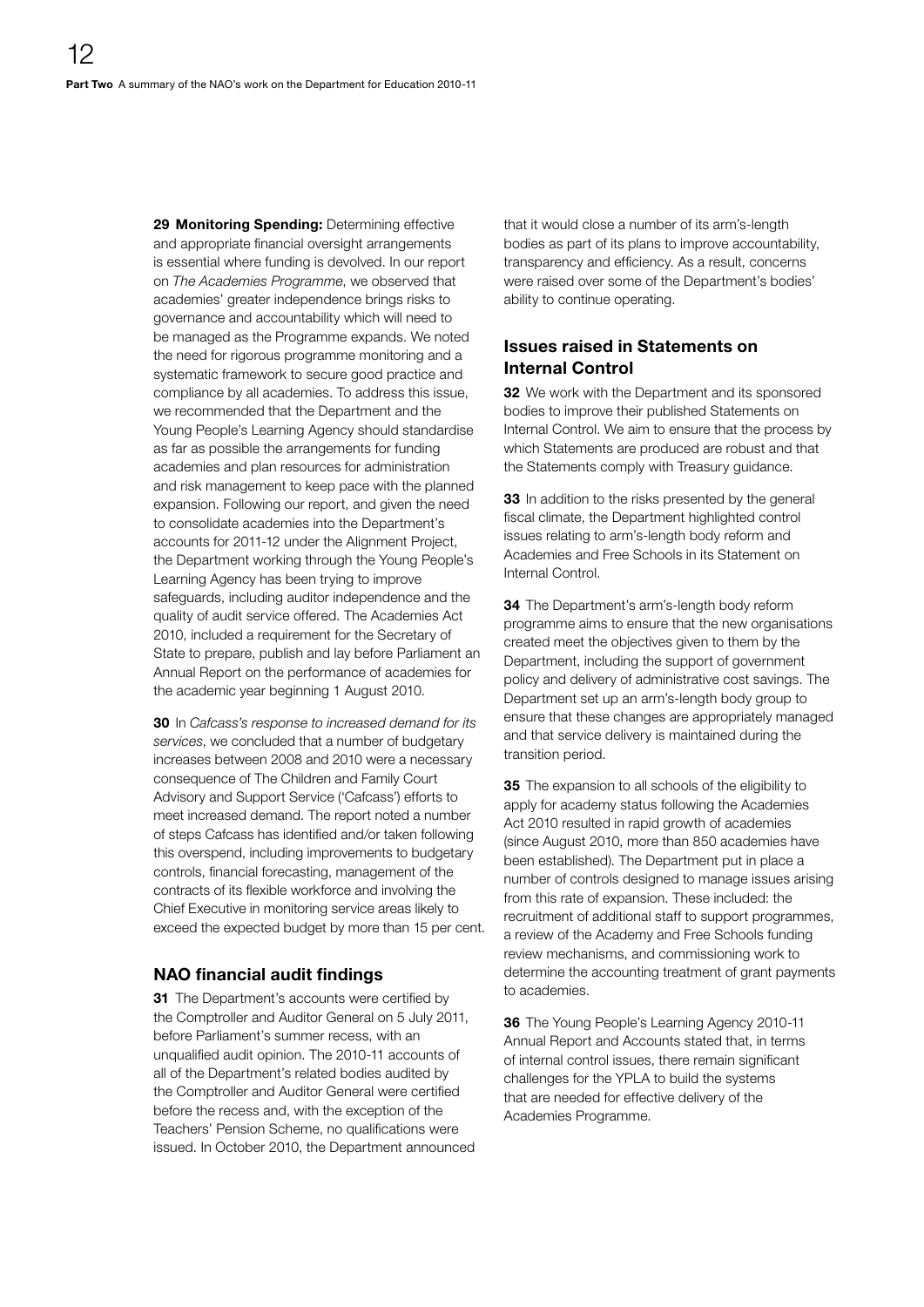# <span id="page-12-0"></span>Part Three

### Use of information

37 Government needs robust, timely information on context, activities, costs, progress against its objectives, and the cost-effectiveness of its activities. It also needs to be able to interpret that information, by reference to trends, expectations, benchmarks and other comparisons, to identify problems and opportunities. Departments need reliable information on which to design and deliver services and monitor quality, be confident about their productivity, and drive continuous improvement.

**38** The Coalition Government have pledged, under the transparency agenda, to make more government information available to the public to help improve accountability and deliver economic benefits. In June 2010, the system of Public Service Agreements ended and instead, departments are to be held accountable to the public based on the data they use to manage themselves.

#### Reporting performance: Annual Reports and Business Plans

39 Each government department now reports its performance against the priorities and objectives set out in its Business Plan. The Plan's transparency section includes performance indicators selected by the department to reflect its key priorities and demonstrate the cost and effectiveness of the public services it is responsible for. These indicators fall broadly into two categories:

- **o** input indicators: a subset of the data gathered by the department on the resources used in delivering services; and
- **o** impact indicators: designed to help the public judge whether departmental policies are having the desired effect.<sup>23</sup>

40 The Plan's structural reform section provides a detailed list of actions and milestones designed to show the steps the Department will take to implement the Government's reform agenda.

41 Departmental progress against indicators is published regularly in a Quarterly Data Summary, most recently in July 2011. The Quarterly Data Summary is designed as a standardised tool for reporting selected performance metrics for each government department in a way that facilitates comparison across departments where appropriate. Data published in the summary can be compared to the previous quarter (April 2011) which will also be the baseline for this data set. The information in the summary has not been audited and the Cabinet Office has said that the accuracy of the data for all departments needs to improve.23 However, the Cabinet Office expects that over time, with improvements in data quality and timeliness, the public will be able to judge the performance of each department in a meaningful and understandable manner. An annual version of this information is expected to be formally laid in Parliament in departments' Annual Reports and Accounts from 2012 onwards. The Department provides monthly returns to Number 10 on progress on the Structural Reform Actions in the Departmental Business Plan.

42 It is too early to comment on departmental performance reported against the new performance indicators. Through its review of departmental business planning, however, the House of Commons Committee of Public Accounts<sup>24</sup> identified some essential elements to help ensure effective accountability and value for money, including the need for:

- **o** monitoring arrangements which align costs and results for all significant areas of departmental activity and spending; and
- <sup>O</sup> clear definitions of expected outcomes and standards, rigorous timelines and appropriate strategies to intervene when expectations are not met.

<sup>23</sup> The latest data is available on the Department's website, www.cabinetoffice.gov.uk/resource-library/business-plan-quarterly-data-summary 24 *Departmental Business Planning* (Thirty-seventh Report of Session 2010-12), House of Commons Committee of Public Accounts, May 2011, http://www.publications.parliament.uk/pa/cm201012/cmselect/cmpubacc/650/650.pdf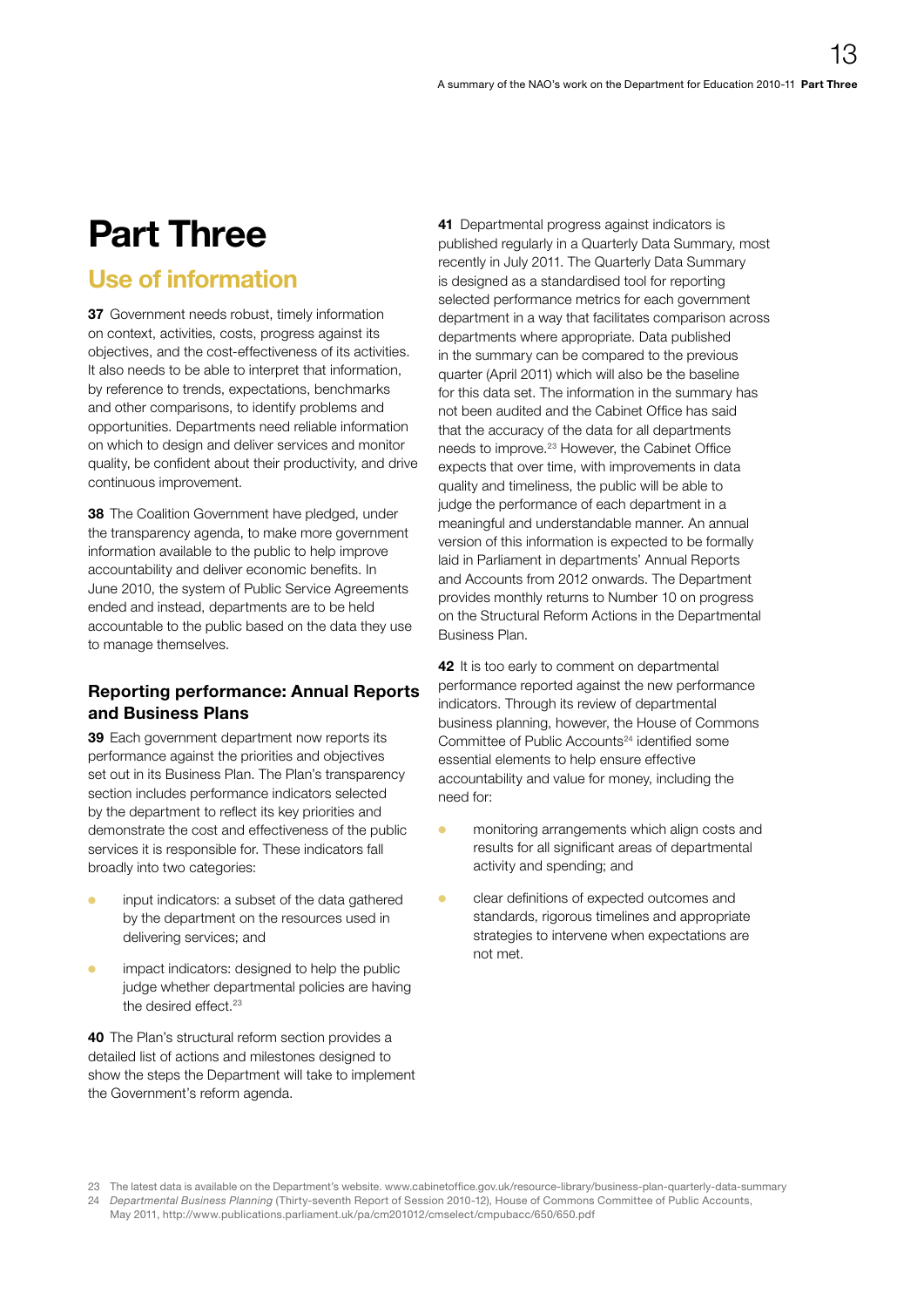#### Performance reported by the **Department**

43 The Department has adopted five input indicators covering aggregate spending on: 3-4 year olds; Schools (including and excluding Pupil Premium); 16-19 year olds; and the Early Intervention Grant. It has committed to publishing national data against each one annually, starting in 2011. For those indicators reported, spend has increased. The figures are not, however, comparable as they cover different periods. Expenditure has also been reclassified between categories, such as the £2.22 billion Early Intervention Grant which was introduced in 2011, and replaced a number of previous grants.

44 The Department's impact indicators cover attainment, outcomes, school quality and school numbers (including both academies and free schools), factors affecting education, vulnerable children, young people and early years. For all indicators where data is available, the direction of change from 2009-10 is positive (i.e. participation and attainment show increases, attainment gaps and absences show decreases).

45 In addition to the data the Department publishes on its own and the Number Ten websites, the Department makes available new school details and performance tables, numbers recruited to the Teach First programme, and numbers and proportions benefiting from the Pupil Premium and free Early Years provision.

#### Structural Reform priorities<sup>25</sup>

46 The Business Plan includes the Department's six structural reform priorities. These six priorities are divided into 24 tasks, which are then further broken down into a total of 105 actions. Of the 35 actions due to be completed in 2010-11, the Department reported that 25 were completed on time and all 35 were completed by 31 March 2011.

#### Testing the reliability of performance data across government

47 Some of the data systems used to report against the new performance indicators will be the same as those already used by the Department to report against Public Service Agreements. In July 2010, we published our Sixth Validation Compendium Report on our work to test the systems used to report against Public Service Agreements. Our report found that the quality of data systems had improved but a third of the systems examined needed strengthening to improve controls or transparency and 10 per cent of systems were not fit for purpose.

48 Over the next three years we will complete work to validate the data systems underpinning the departmental business plans and other key management information.

#### Use of information by the Department

49 Our reports have found the Department's use of information to be variable, in particular where the Department uses information to evaluate performance. Our reports have, though, identified some areas of good practice in using information to improve performance, citing ongoing action by the Department and its bodies to monitor and further optimise service delivery.

50 Information to evaluate performance: In *Educating the next generation of scientists*, we found that two thirds of initiatives to improve take-up and achievement in science and maths had no evaluation phase, or none planned. The same report found that the Department had not collected routine data to measure progress against targets to improve school laboratory standards.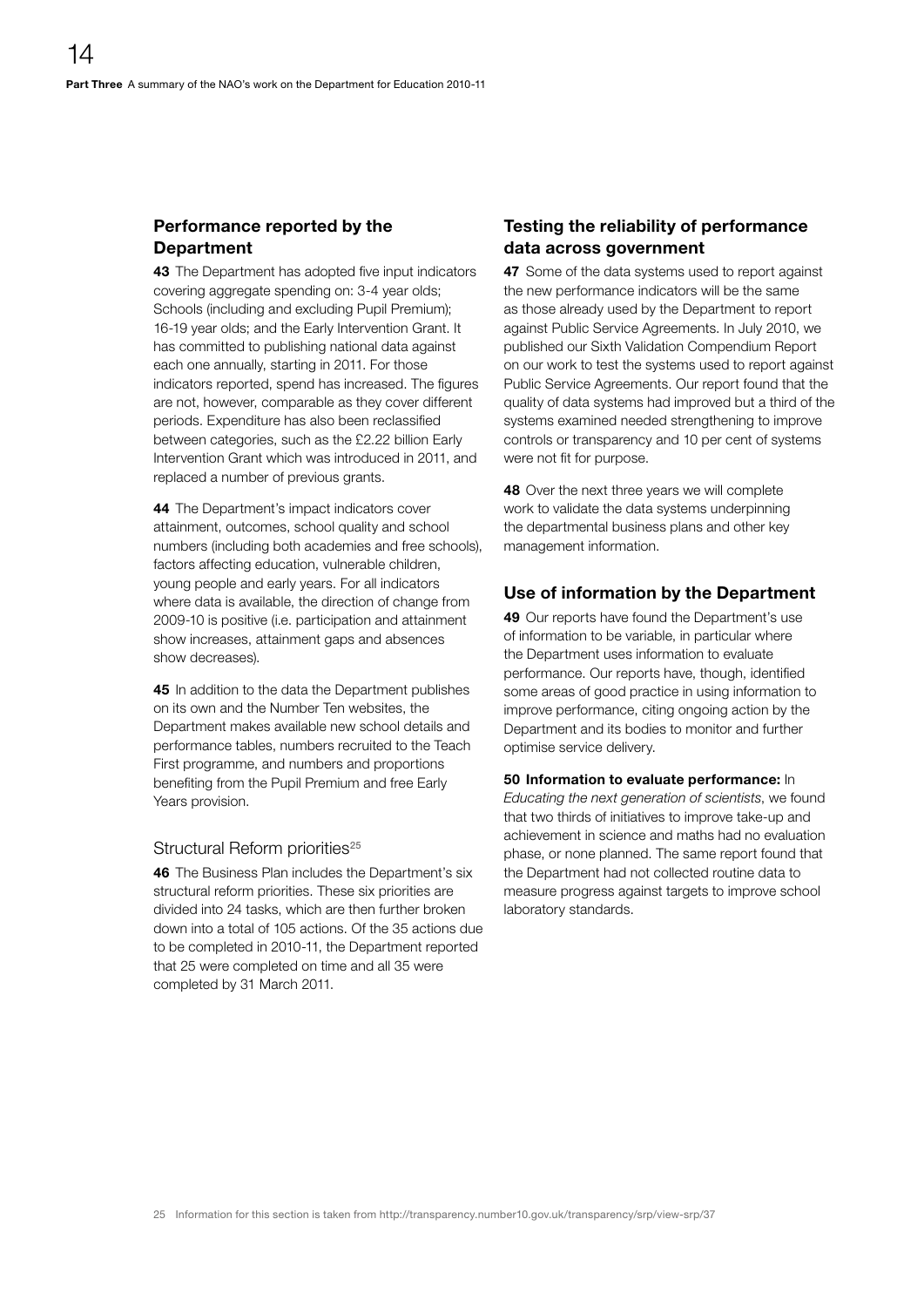#### Figure 4 Progress against the Department's Structural Reform Plan

| <b>Structural Reform Priorities</b>                                                               | Number of actions<br>due to be completed<br>in 2010-11 | Number of actions<br>that were met<br>on time | <b>Number of actions</b><br>missed by 1-3 months but<br>completed in 2010-11 |
|---------------------------------------------------------------------------------------------------|--------------------------------------------------------|-----------------------------------------------|------------------------------------------------------------------------------|
| Increase the number of high quality<br>schools and introduce fair funding                         | 11 of 17                                               | 9                                             | $\overline{2}$                                                               |
| Reform the school curriculum and<br>qualifications                                                | 4 of 4                                                 | 3                                             | 1                                                                            |
| Reduce bureaucracy and improve<br>accountability                                                  | 7 of 12                                                | 5                                             | $\overline{2}$                                                               |
| Train and develop the professionals<br>who work with children                                     | $2$ of $2$                                             | $\overline{2}$                                |                                                                              |
| Introduce new support for the early years                                                         | 4 of 8                                                 | 1                                             | 3                                                                            |
| Improve support for children, young<br>people and families, focusing on the<br>most disadvantaged | 7 of 17                                                | 5                                             | 2                                                                            |
| Total                                                                                             | 35 of 60                                               | 25                                            | 10                                                                           |
|                                                                                                   |                                                        |                                               |                                                                              |

*Source: Department for Education Annual Report and Accounts 2010-11, HC 983, page 7*

51 The NAO study *Getting value for money from the education of 16- to 18-year-olds* reported that the Department has effective oversight of some key aspects of the 16 to 18 education system (e.g. assurance of quality of education from Ofsted and on participation and achievement through the Young People's Learning Agency) but not others (e.g. how local authorities fulfill their responsibility for securing adequate provision and developing the market). At the local level we observed the positive use of data systems which track learner performance against national benchmarks, so that schools and further education colleges can see how they are performing comparatively.

#### 52 Using information to improve performance:

Setting appropriate objectives and maintaining reliable data systems help the Department to determine value for money. In our report on *Cafcass's response to increased demand for its services*, we focused on whether Cafcass could have forecast and responded more effectively to the rapid increase in care cases following the Baby Peter tragedy, and whether Cafcass was prepared for reasonable variations in future demand.

**53** We concluded that Cafcass's management could not have been expected to recognise earlier that the increase in demand would be sustained. Our report suggested that all service areas should undertake effective business planning, including contingency planning for challenging scenarios, given that Cafcass faces continuing high demand for its services and pressure for improved responsiveness. We noted that the Department should consider whether it required additional, formal indicators to oversee Cafcass.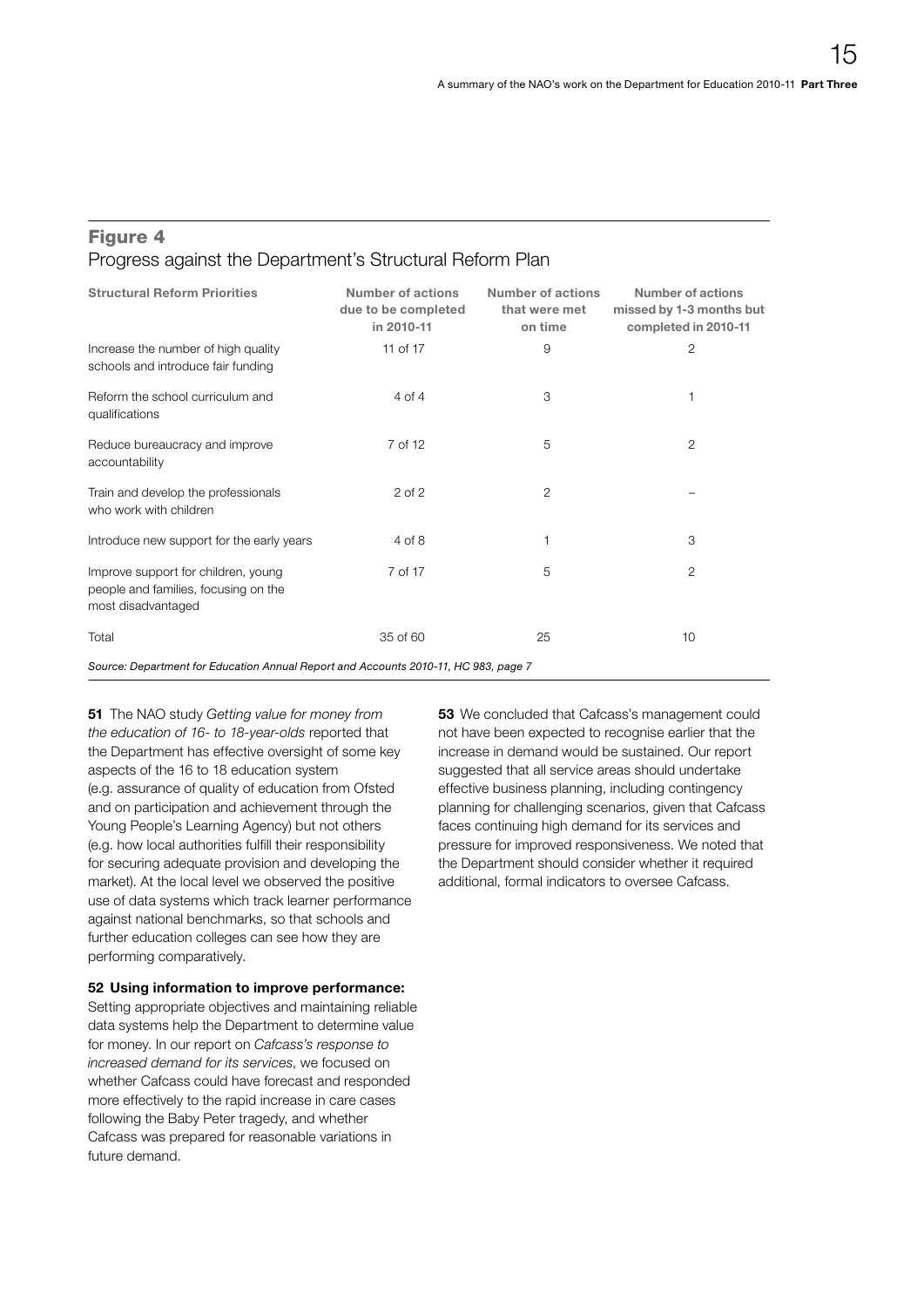# <span id="page-15-0"></span>Part Four

### Service delivery

54 Public services are different in the ways they are delivered but their quality and cost-effectiveness depends on a number of common minimum requirements. For example, service delivery requires a well thought-out delivery model, sound programme and project management, strong commercial skills, mature process management and a real understanding of customer needs. Many of our reports to Parliament cover these issues. We summarise below some of this work, organised by key areas of the Department's business.

**55 Achievement:** Our reports identified a number of areas where the Department has secured improved outcomes. In *Educating the next generation of scientists*, we noted that there had been an increase in pupils taking A-level chemistry and maths over the last five years, with the numbers of pupils achieving A-C in A-level biology, chemistry, physics and maths also increasing. We noted a number of critical success factors in improving take-up and achievement, including quality and quantity of school science facilities and teachers, and availability of separate GCSE sciences (provision of 'Triple Science'). We reported that schools with a specialism in science, technology, engineering or maths and computing were effective in bringing together the programmes and resources that support good take-up and achievement in science and maths.

**56** In evaluating the progress of academies against the original objectives of the Programme (*The Academies Programme*), we found that academies were generally drawing pupils from a wide range of backgrounds, participating in reciprocal 'fair access' arrangements with local schools to admit their fair share of children with challenging behaviour. We concluded that most academies were achieving increases in academic attainment for their pupils compared with their predecessor schools, although pupils from more disadvantaged backgrounds may take longer to benefit from improved standards at academies.

57 Quality of provision: Our review *Getting value for money from the education of 16- to 18-year-olds* reported that there was a tension between choice of providers and choice of courses, on the basis that providers with many learners were generally able to offer more courses, which could limit choice in areas where there were fewer providers. The report highlighted that provision was extended where smaller providers collaborate to provide wider choice. With regard to quality of education, we observed many examples of effective practice in improving the quality of teaching and learning including:

- **O** systematic lesson observation arrangements that result in constructive feedback to teaching staff in how they can improve;
- **o** systematic arrangements for collecting and using learner feedback on the quality of teaching and learning; and
- <sup>O</sup> regular reviews of the curriculum to test whether courses are still meeting learners' needs and aspirations.

58 In our report on *Cafcass's response to increased demand for its services*, we evaluated the effectiveness of the Children and Family Court Advisory and Support Service in responding to increased demand for its services. We found that while Cafcass had improved its capacity to manage its increased caseload, it could have reacted more quickly and cost-effectively had management made more and faster progress in resolving the organisational challenges they were aware of prior to November 2008. We noted that Cafcass continued to face an enormous challenge but was implementing changes that should allow it to better deal with future demand fluctuations. We recommended that it improve the planning and communication of the changes it is putting in place, and overcome continuing difficulties with management information, IT systems, and in engaging all staff.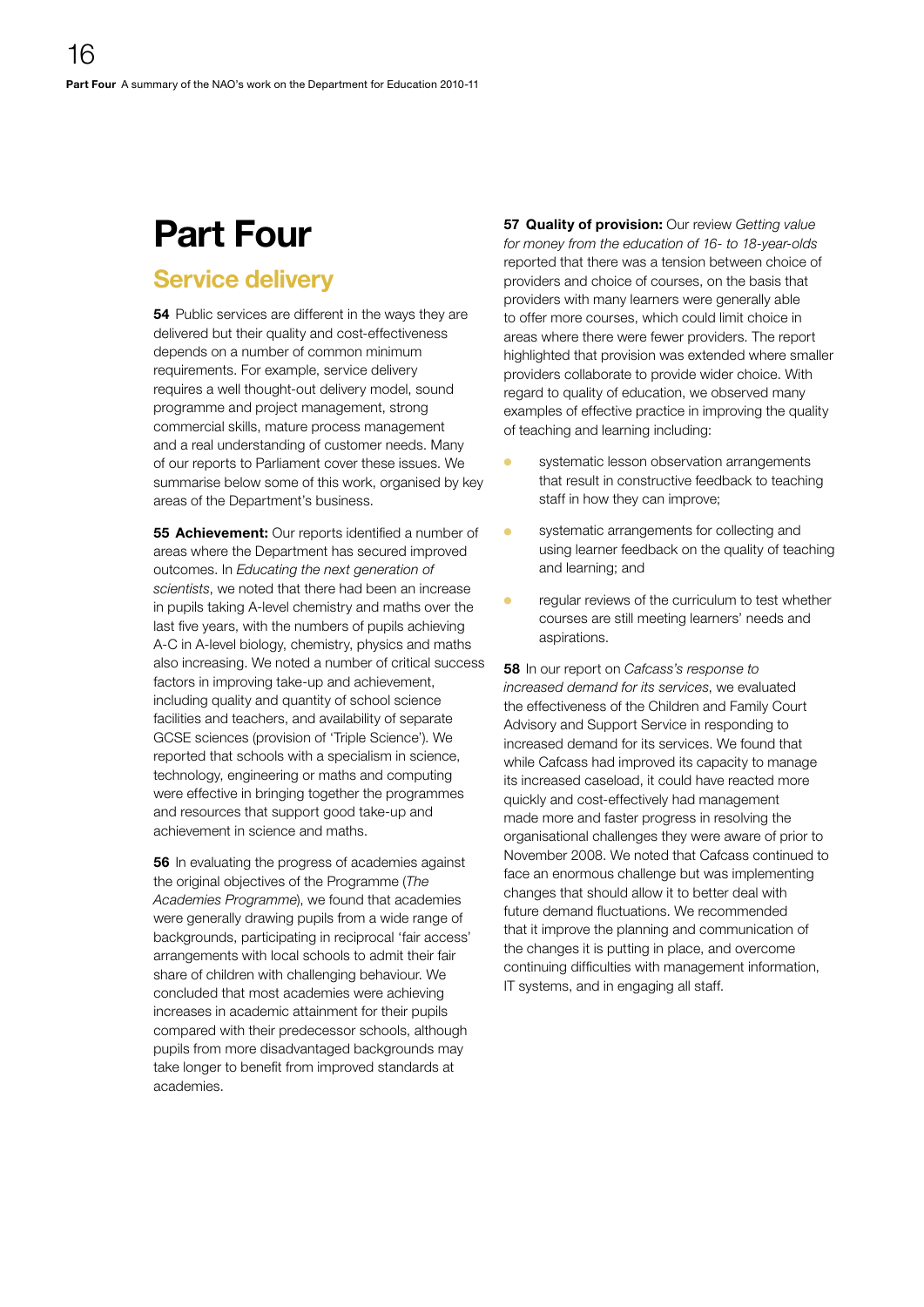59 Governance and accountability: Different types of provider are subject to different accountability systems; in *Getting value for money from the education of 16- to 18-year-olds*, we highlighted that there were differences in the inspection frameworks, performance data and financial reporting of schools and further education colleges, making it difficult to perform comparative analyses of the performance of different provider types in delivering education to 16- to 18-year-olds.

60 In our report on *The Academies Programme*, we commented that new government plans will increase significantly the number of academies and fundamentally change the Academies Programme by giving successful schools greater freedoms as well as tackling underperformance. We concluded that many academies were performing impressively in delivering the intended impacts, most achieving increases in academic attainment for their pupils. To support future evaluation of value for money across an increasingly diverse range of schools, we suggested that the Department should restate the Programme objectives and how it will measure success against them.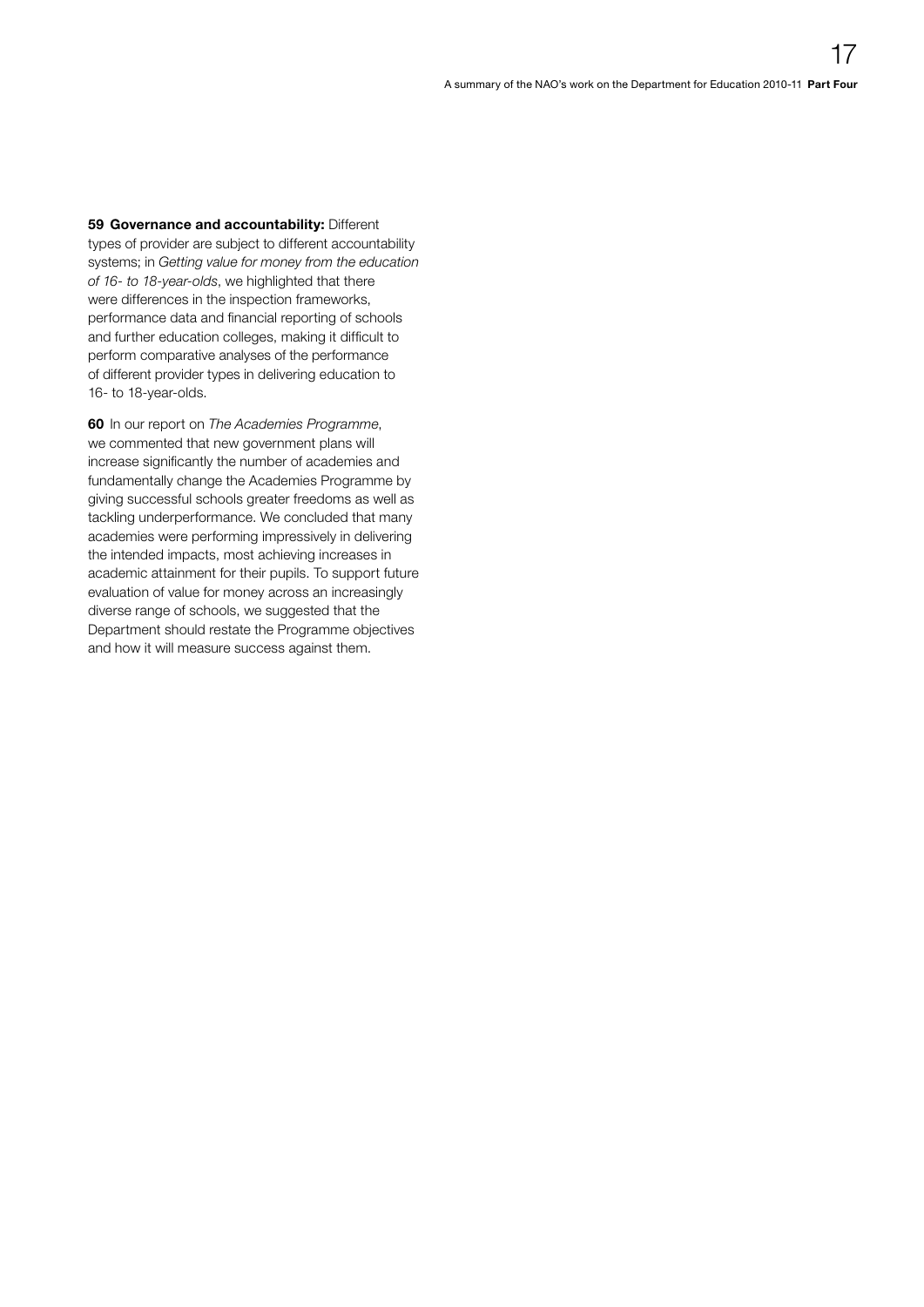# <span id="page-17-0"></span>Appendix One

### Department's arm's-length bodies at 1 April 2011

#### Executive Non-Departmental Public Bodies and 2010-11 Department funding

British Educational Communications and Technology Agency £189.6 million $26$  is the government's lead agency in education promoting the use of information and communications technology to improve and transform learning, teaching, and leadership in schools and colleges.

Cafcass (Children and Family Court Advisory and Support Service) £143.4 million<sup>27</sup> looks after the interests of children involved in family proceedings; advises courts about family proceedings applications; enables children to be represented in such proceedings; and provides information, advice and other support to children and their families.

#### The Children's Commissioner for England

£2.5 million<sup>28</sup> was created by the Children Act 2004, and promotes the views of children and young people.

#### Children's Workforce Development Council

£117.4 million<sup>29</sup> aims to drive forward workforce reform across children's services through providing advice, guidance and practical tools.

#### National College for School Leadership

£108.5 million<sup>30</sup> is responsible for providing training and support for directors of schools, early years settings and children's services.

#### Partnerships for Schools £5,231.6 million<sup>31</sup>

was set up as a company with responsibility for the management and delivery of the government's capital investment programmes into schools, including Building Schools for the Future and the Academies Programme.

#### Qualifications and Curriculum Development

Agency £128.0 million<sup>32</sup> aims to develop the curriculum, improve and deliver assessments, and review and reform qualifications.

School Food Trust £6.9 million<sup>33</sup> promotes the education and health of children and young people by improving the quality of food supplied and consumed in schools.

#### Training and Development Agency

£727.5 million<sup>34</sup> seeks to raise children's standards of achievement and promote their well-being by improving the training and development of the whole school workforce.

#### Young People's Learning Agency

£9,499.6 million<sup>35</sup> was established in April 2010 to provide financial support to young learners, fund academies and support local authorities to commission suitable education and training opportunities for 16-19 year olds.

- 26 The Secretary of State for Education abolished BECTA in March 2011.
- 27 The Family Justice review Interim Report, published on 31 March recommended that the court social work functions currently provided by Children and Family Court Advisory and Support Service should be subsumed within the Family Justice Service which would be part of the Ministry of Justice. The Government will make a response following the publication of the final report in October.
- 28 John Dunford carried out a review of the powers, remit and function of the Commissioner as well as the impact the post has made to date. His report was published in November 2010, recommending a strengthened more independent role for the Commissioner, which will need to be brought about by legislation.
- 29 The Government has announced that it is withdrawing funding from CWDC.
- 30 Will become an Executive Agency from April 2012.
- 31 Partnerships for Schools (PfS) will be wound up and its functions transferred to the DfE policy directorates and the new Education Funding Agency (EFA). PfS's future role was considered as part of the Department's Review of all capital investment in schools, early years, colleges and sixth forms.
- 32 Finishes operating by April 2012 subject to Education Bill approval, some functions to transfer to the new Standards and Testing Agency.
- 33 Will become an independent body and set up a separate Community Interest Company.
- 34 Finishes operating by April 2012 subject to Education Bill approval, functions to transfer to the new Teaching Agency.
- 35 Finishes operating by April 2012 subject to Education Bill approval, to be replaced by the Education Funding Agency.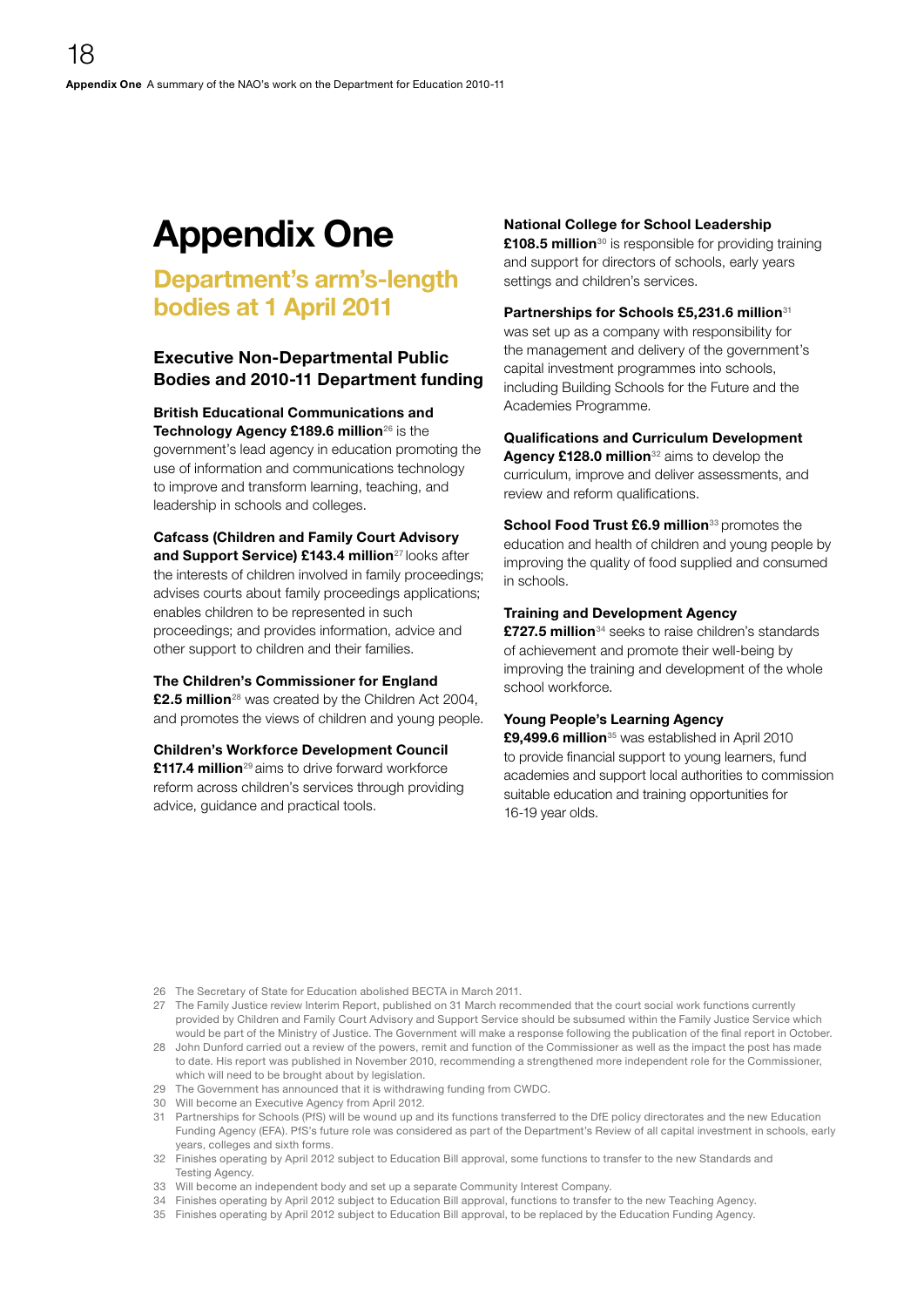#### Advisory Non-Departmental Public Bodies

#### School Support Staff Negotiating Body<sup>36</sup>

considers and negotiates on matters referred to it by the Secretary of State relating to the remuneration of school support staff, or conditions of employment relating to the duties or working time of school support staff.

School Teachers' Review Body<sup>37</sup> examines and reports on matters relating to the statutory conditions and employment of school teachers in England and Wales as may from time to time be referred to it by the Secretary of State for Children, Schools and Families.

#### Public Corporation

General Teaching Council for England seeks to improve standards of teaching and the quality of learning in the public interest.

In addition to the bodies listed above, there are two independent non-ministerial departments whose responsibilities relate closely to those of the Department:

Office for Standards in Education, Children's Services and Skills (Ofsted)<sup>38</sup> regulates and inspects those responsible for the care of children and young people, and for educating and developing skills in learners of all ages.

Office of Qualifications and Examinations Regulation (Ofqual)<sup>39</sup> regulates qualifications, examinations and assessments in England, including the National Curriculum assessments (SATs).

<sup>36</sup> Decision to abolish the SSSNB announced on 28 October 2010, with statutory closure later through passage of the Education Bill.

<sup>37</sup> Will retain its status as an independent Review Body advising on teachers' pay and conditions.

<sup>38</sup> Will be retained as an independent Non-Ministerial Department but reform will take place around aspects of inspection to increase proportionality, refocus on core priorities and reduce burdens.

<sup>39</sup> Will be retained as an independent Non-Ministerial Department, but legislation will be introduced to strengthen it.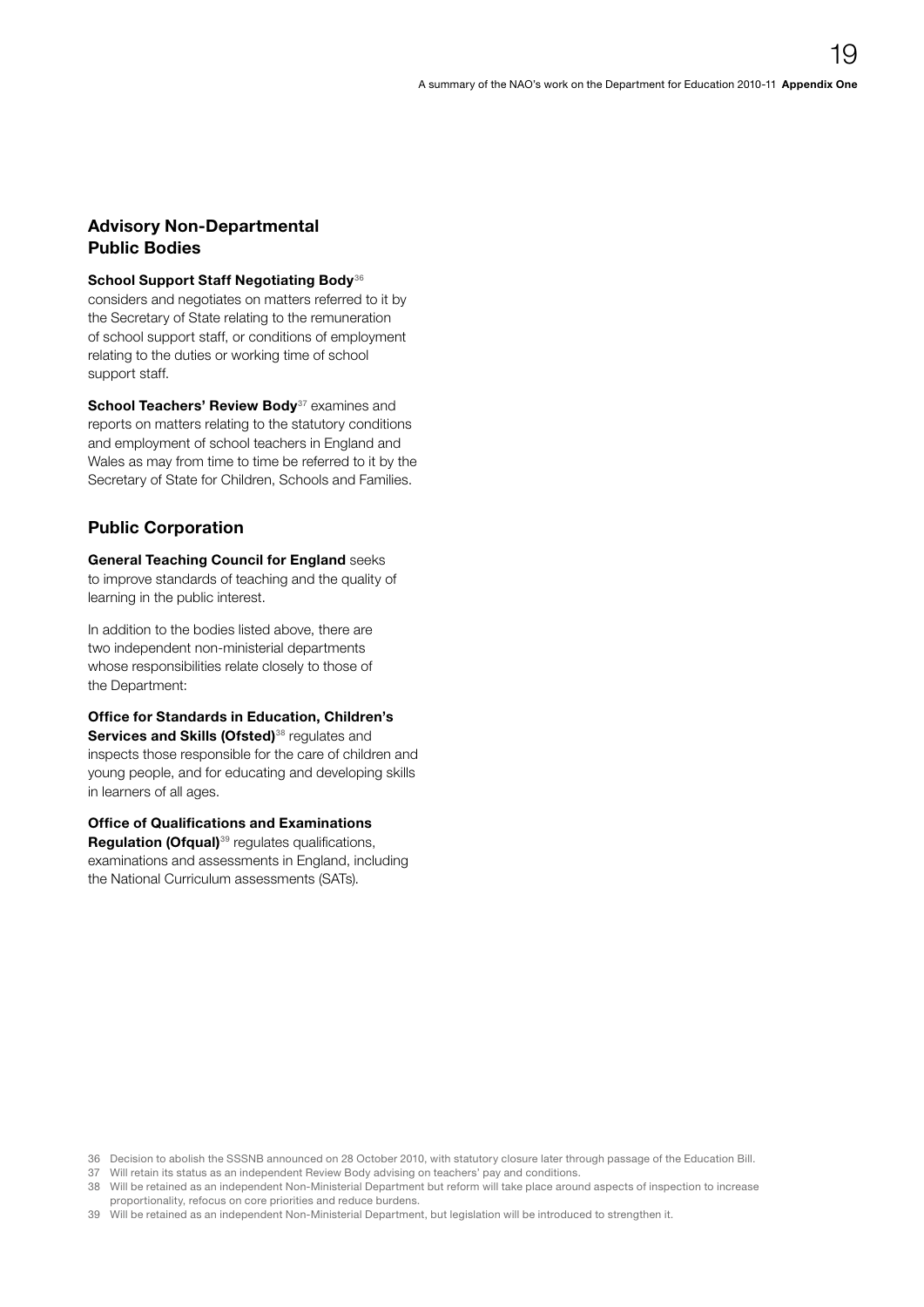# <span id="page-19-0"></span>Appendix Two

### Results of the Civil Service People Survey 2010

| Question scores (% strongly agree or agree)                                                | g<br>8<br>Civil |
|--------------------------------------------------------------------------------------------|-----------------|
| Leadership and managing change                                                             |                 |
| I feel that the Department as a whole is managed well                                      | 41              |
| Senior Civil Servants in the Department are sufficiently visible                           | 45              |
| I believe the actions of Senior Civil Servants are consistent with the Department's values | 39              |
| I believe that the Departmental Board has a clear vision for the future of the Department  | 35              |
| Overall, I have confidence in the decisions made by the Department's Senior Civil Servants | 36              |
| I feel that change is managed well in the Department                                       | 27              |
| When changes are made in the Department they are usually for the better                    | 23              |
| The Department keeps me informed about matters that affect me                              | 54              |
| I have the opportunity to contribute my views before decisions are made that affect me     | 32 <sub>2</sub> |
| I think it is safe to challenge the way things are done in the Department                  | 39              |
| Organisational objectives and purpose                                                      |                 |
| I have a clear understanding of the Department's purpose                                   | 84              |
| I have a clear understanding of the Department's objectives                                | 78              |
| I understand how my work contributes to the Department's objectives                        | 80              |
|                                                                                            |                 |

*[Source: Civil Service People Survey 2010, http://www.civilservice.gov.uk/about/improving/employee-engagement-in-the-civil-service](http://www.civilservice.gov.uk/about/improving/employee-engagement-in-the-civil-service)*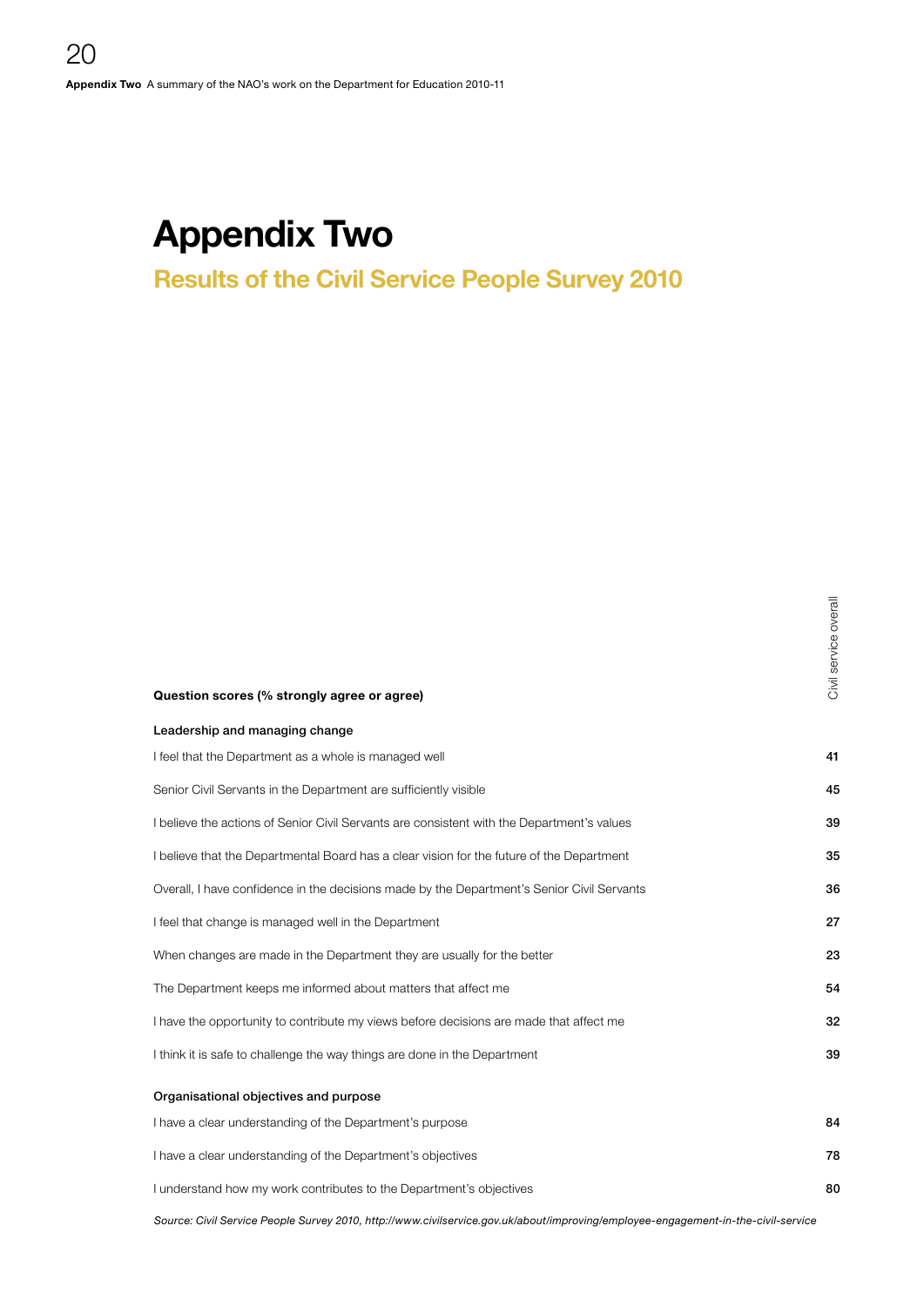| Department for Business, Innovation & Skills (excluding agencies) | Department for Communities and Local Government (excluding agencies)<br>Cabinet Office (excluding agencies) | Department for Culture, Media and Sport (excluding agencies) | Ministry of Defence (excluding agencies) | Department for Education | Department of Energy & Climate Change | Department for Environment, Food and Rural Affairs (excluding agencies) | Foreign and Commonwealth Office (excluding agencies) | Department of Health (excluding agencies) | HM Revenue & Customs | HM Treasury (excluding agencies) | Home Office (excluding agencies) | Department for International Development | Ministry of Justice (excluding agencies) | Department for Transport (excluding agencies) | Department for Work and Pensions (including Jobcentre Plus and<br>Pension Disability and Carect Continu<br><b>Service</b><br>Carers<br>sability and<br>ision, Di |
|-------------------------------------------------------------------|-------------------------------------------------------------------------------------------------------------|--------------------------------------------------------------|------------------------------------------|--------------------------|---------------------------------------|-------------------------------------------------------------------------|------------------------------------------------------|-------------------------------------------|----------------------|----------------------------------|----------------------------------|------------------------------------------|------------------------------------------|-----------------------------------------------|------------------------------------------------------------------------------------------------------------------------------------------------------------------|
| $38\,$                                                            | $33\,$<br>27                                                                                                | $38\,$                                                       | 23                                       | $55\,$                   | $47\,$                                | 38                                                                      | 58                                                   | $39\,$                                    | 12                   | 56                               | 43                               | 60                                       | $38\,$                                   | 42                                            | 25                                                                                                                                                               |
| $50\,$                                                            | 42<br>48                                                                                                    | 62                                                           | 27                                       | 60                       | 68                                    | 49                                                                      | 64                                                   | 51                                        | 23                   | 68                               | 50                               | 65                                       | 46                                       | 53                                            | 25                                                                                                                                                               |
| $40\,$                                                            | 38<br>28                                                                                                    | 43                                                           | 28                                       | 49                       | $52\,$                                | 37                                                                      | 60                                                   | 42                                        | 19                   | 52                               | 43                               | 56                                       | 40                                       | 39                                            | $23\,$                                                                                                                                                           |
| $29\,$                                                            | 24<br>19                                                                                                    | $25\,$                                                       | 21                                       | 40                       | $35\,$                                | 31                                                                      | 49                                                   | 28                                        | 15 <sub>15</sub>     | $35\,$                           | 30                               | 51                                       | $32\,$                                   | 29                                            | $20\,$                                                                                                                                                           |
| $33\,$                                                            | 33<br>$23\,$                                                                                                | $33\,$                                                       | $20\,$                                   | 46                       | 49                                    | 32                                                                      | $52\,$                                               | 37                                        | 11                   | 51                               | 39                               | 50                                       | 34                                       | 32                                            | $17$                                                                                                                                                             |
| 31                                                                | 20<br>21                                                                                                    | 29                                                           | 16                                       | 41                       | 31                                    | 29                                                                      | 45                                                   | 21                                        | 11                   | $35\,$                           | 26                               | 41                                       | 27                                       | 25                                            | 22                                                                                                                                                               |
| 18                                                                | 15<br>13                                                                                                    | 12                                                           | 12                                       | 23                       | 25                                    | 20                                                                      | 37                                                   | 14                                        | 9                    | 32                               | 21                               | 30                                       | 24                                       | 15                                            | $15\,$                                                                                                                                                           |
| 58                                                                | 52<br>51                                                                                                    | 68                                                           | 45                                       | 64                       | 69                                    | 62                                                                      | 64                                                   | 52                                        | -31                  | 64                               | 57                               | 66                                       | 53                                       | 57                                            | 41                                                                                                                                                               |
| 28                                                                | 32<br>29                                                                                                    | 48                                                           | 22                                       | 34                       | 34                                    | 34                                                                      | 43                                                   | 29                                        | 16                   | 54                               | 34                               | 44                                       | -31                                      | 36                                            | 19                                                                                                                                                               |
| 34                                                                | 38<br>32                                                                                                    | 44                                                           | 35                                       | 41                       | 45                                    | 40                                                                      | 47                                                   | 33                                        | 21                   | 57                               | 40                               | 42                                       | 37                                       | 40                                            | 28                                                                                                                                                               |
| 75                                                                | 70<br>63                                                                                                    | 71                                                           | 83                                       | 79                       | 89                                    | 77                                                                      | 82                                                   | 74                                        | 65                   | 85                               | 82                               | 94                                       | 76                                       | 68                                            | - 76                                                                                                                                                             |
|                                                                   |                                                                                                             |                                                              |                                          |                          |                                       |                                                                         |                                                      |                                           |                      |                                  |                                  |                                          |                                          |                                               |                                                                                                                                                                  |
| 68                                                                | 58<br>59                                                                                                    | 67                                                           | 77                                       | 69                       | 83                                    | 71                                                                      | 79                                                   | 69                                        | 62                   | 79                               | 77                               | 91                                       | 70                                       | 61                                            | 73                                                                                                                                                               |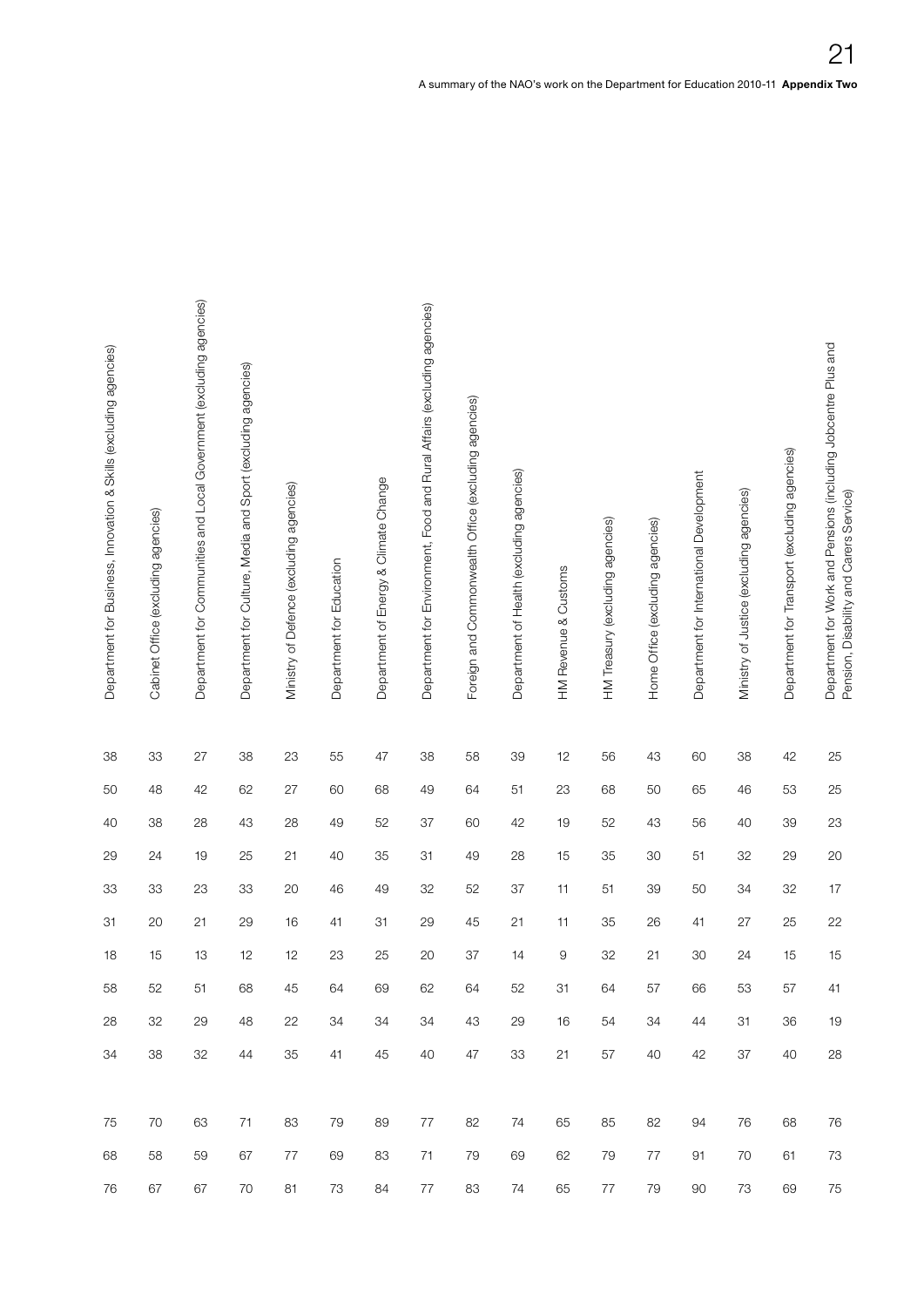# <span id="page-21-0"></span>Appendix Three

### Publications by the NAO on the Department since 2008

| <b>Publication date</b> | <b>Report title</b>                                                                                                        | <b>HC</b> number     | Parliamentary<br><b>Session</b>                                        |
|-------------------------|----------------------------------------------------------------------------------------------------------------------------|----------------------|------------------------------------------------------------------------|
| 23 March 2011           | Getting value for money from the education of 16- to<br>18-year-olds                                                       | <b>HC 823</b>        | 2010-11                                                                |
| 12 November 2010        | Educating the next generation of scientists                                                                                | <b>HC 492</b>        | 2010-11                                                                |
| 10 September 2010       | Department for Education: The Academies Programme                                                                          | <b>HC 288</b>        | 2010-11                                                                |
| 28 July 2010            | Cafcass's response to increased demand for<br>its services                                                                 | <b>HC 289</b>        | 2010-11                                                                |
| 20 July 2010            | Department for Education: Independent review of<br>reported CSR07 value for money savings                                  | <b>HC 294</b>        | 2010-11                                                                |
| <b>June 2010</b>        | A Short Guide: The NAO's work on the Department<br>for Education                                                           | short quide dfe.aspx | www.nao.org.uk/publications/1011/                                      |
| 14 January 2010         | Sure Start children's centres: Memorandum for the<br>Children, Schools and Families Committee                              |                      | www.nao.org.uk/publications/0910/<br>sure_start_childrens_centres.aspx |
| 09 July 2009            | Partnering for school improvement                                                                                          | <b>HC 822</b>        | 2008-09                                                                |
| 30 April 2009           | Financial Management in the Department for Children,<br>Schools and Families                                               | <b>HC 267</b>        | 2008-09                                                                |
| 12 February 2009        | The Building Schools for the Future Programme:<br>Renewing the secondary school estate                                     | <b>HC 135</b>        | 2008-09                                                                |
| 19 November 2008        | Department for Children, Schools and Families -<br>Mathematics performance in primary schools: Getting<br>the best results | <b>HC 1151</b>       | 2007-08                                                                |
| 11 July 2008            | Renewing the physical infrastructure of English further<br>education colleges                                              | <b>HC 924</b>        | 2007-08                                                                |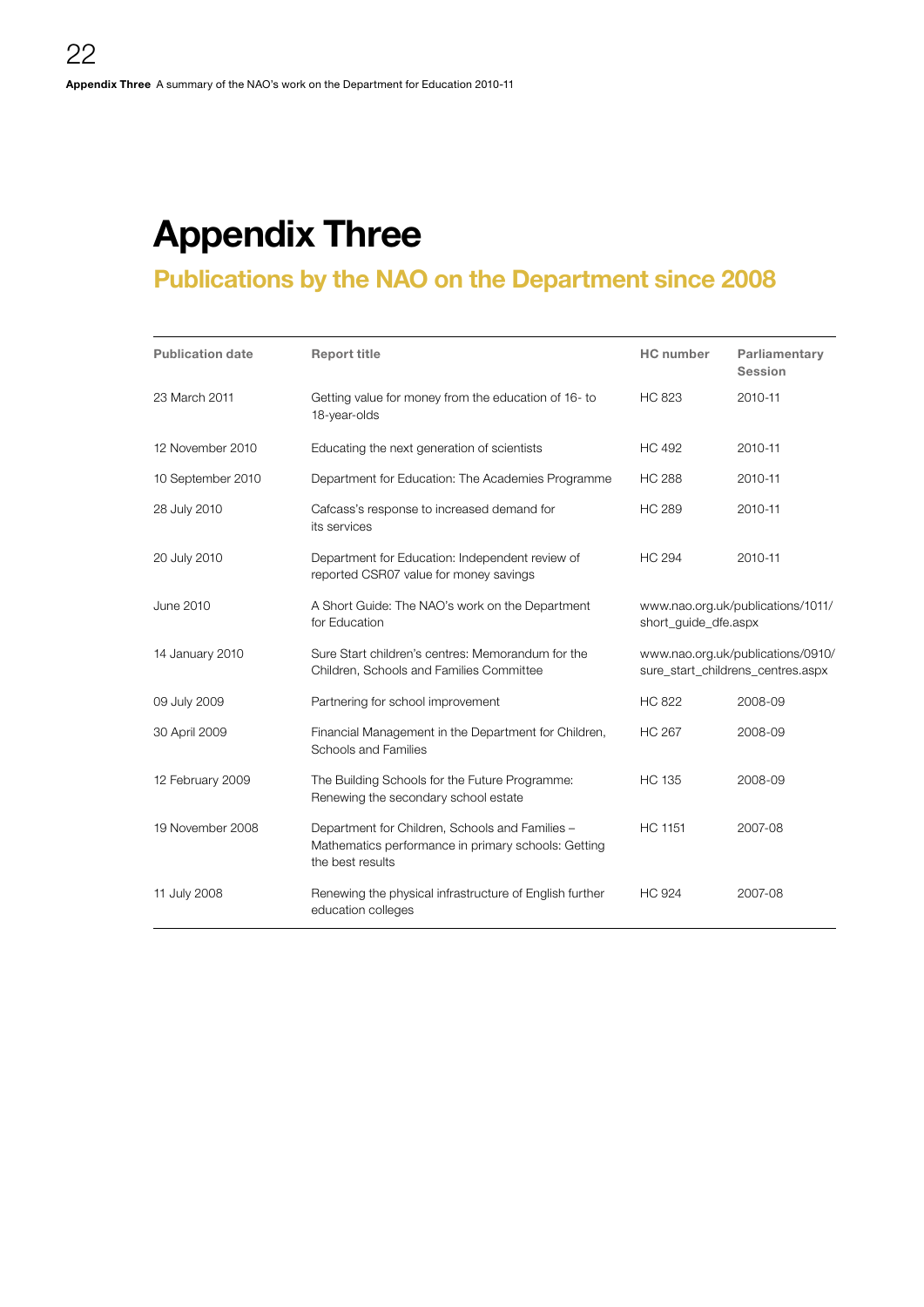# <span id="page-22-0"></span>Appendix Four

### Cross-government NAO reports of relevance to the Department since 2008

| <b>Publication date</b> | <b>Report title</b>                                                                                                          | <b>HC</b> number               | Parliamentary<br><b>Session</b>   |
|-------------------------|------------------------------------------------------------------------------------------------------------------------------|--------------------------------|-----------------------------------|
| 20 July 2011            | Formula funding of local public services                                                                                     | HC 1090                        | 2010-12                           |
| 25 March 2011           | Cabinet Office: The Efficiency and Reform Group's role<br>in improving public sector value for money                         | HC 887                         | 2010-11                           |
| 11 March 2011           | Managing staff costs in central government                                                                                   | <b>HC 818</b>                  | 2010-11                           |
| 03 March 2011           | Progress in improving financial management in<br>government                                                                  | <b>HC 487</b>                  | 2010-11                           |
| 17 February 2011        | Delivering regulatory reform                                                                                                 | <b>HC 758</b>                  | 2010-11                           |
| 8 December 2010         | The impact of the 2007-08 changes to public<br>service pensions                                                              | HC 662                         | 2010-11                           |
| 14 October 2010         | Central Government's use of consultants and interims                                                                         | HC 488                         | 2010-11                           |
| 20 July 2010            | Progress with VFM savings and lessons for cost<br>reduction programmes                                                       | <b>HC 291</b>                  | 2010-11                           |
| 16 July 2010            | Taking the measure of government performance                                                                                 | <b>HC 284</b>                  | 2010-11                           |
| June 2010               | A short guide to structured cost reduction                                                                                   | structured_cost_reduction.aspx | www.nao.org.uk/publications/1011/ |
| 18 March 2010           | Reorganising central government                                                                                              | <b>HC 452</b>                  | 2009-10                           |
| 06 November 2009        | Commercial skills for complex government projects                                                                            | HC 962                         | 2008-09                           |
| 21 October 2009         | Measuring up: How good are the Government's data<br>systems for monitoring performance against Public<br>Service Agreements? | HC 465                         | 2008-09                           |
| 16 October 2009         | Government cash management                                                                                                   | HC 546                         | 2008-09                           |
| 16 July 2009            | Review of errors in Guaranteed Minimum<br>Pension Payments                                                                   | <b>HC 878</b>                  | 2008-09                           |
| 29 April 2009           | Addressing the environmental impacts of Government<br>procurement                                                            | HC 420                         | 2008-09                           |
| 26 March 2009           | Innovation across central government                                                                                         | <b>HC 12</b>                   | 2008-09                           |
| 27 February 2009        | Helping Government Learn                                                                                                     | HC 129                         | 2008-09                           |
| 5 February 2009         | Assessment of the Capability Review programme                                                                                | <b>HC 123</b>                  | 2008-09                           |
| 20 February 2008        | Managing financial resources to deliver better public<br>services                                                            | <b>HC 240</b>                  | 2007-08                           |
| 17 January 2008         | Making changes in operational PFI projects                                                                                   | <b>HC 205</b>                  | 2007-08                           |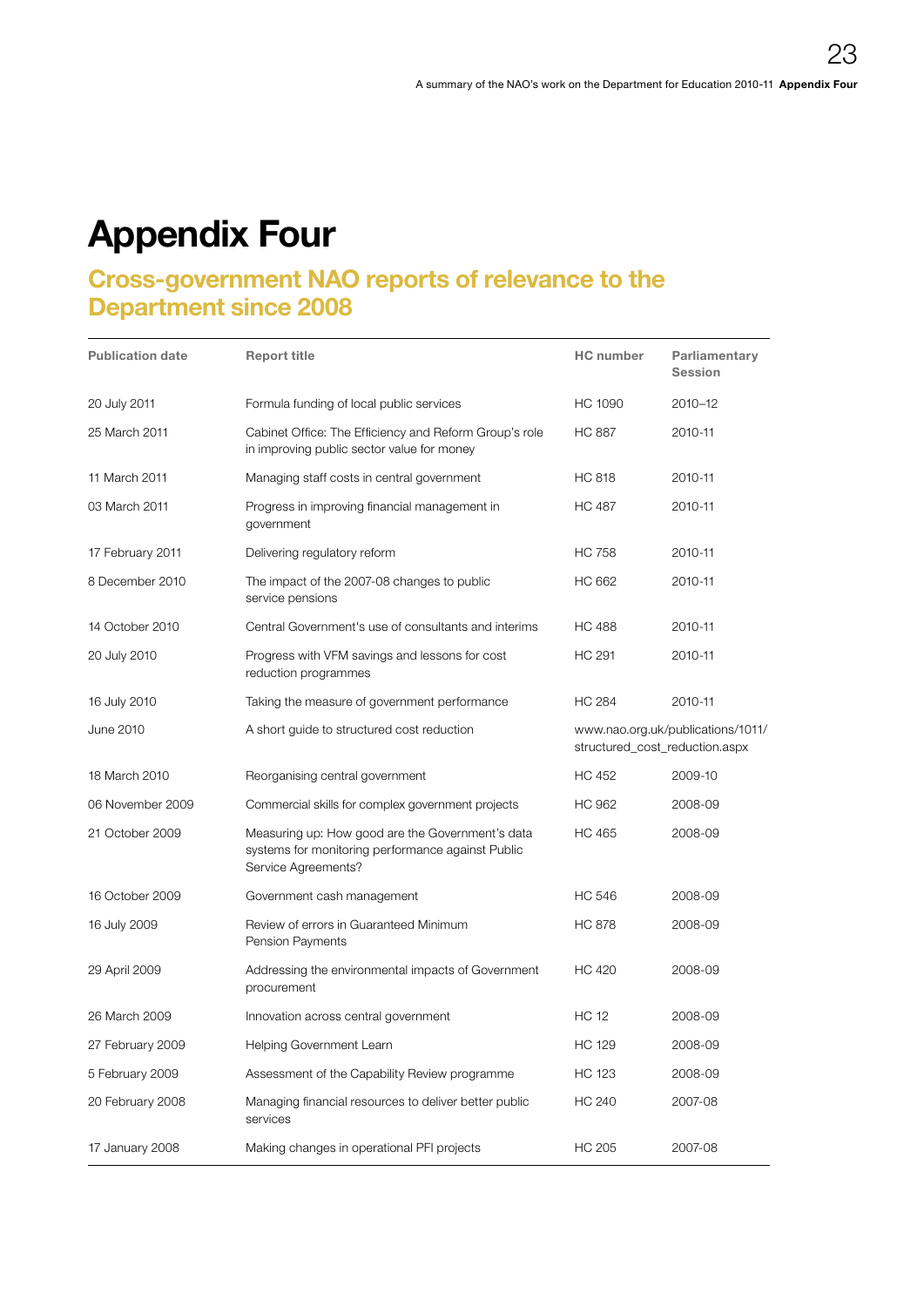# <span id="page-23-0"></span>Appendix Five

### Other sources of information

#### Reports from the Committee of Public Accounts since 2008

| <b>Publication date</b>                    | <b>Report title</b>                                                                                                                                                        | <b>HC</b> number |
|--------------------------------------------|----------------------------------------------------------------------------------------------------------------------------------------------------------------------------|------------------|
| 24 May 2011                                | Thirty-seventh Report of Session 2010–12 Departmental Business Planning                                                                                                    | HC 650           |
| 27 January 2011                            | Seventeenth Report of Session 2010-11 The Academies Programme                                                                                                              | <b>HC 552</b>    |
| 20 January 2011                            | Fifteenth Report of Session 2010-11 Educating the next generation of scientists                                                                                            | <b>HC 632</b>    |
| 11 November 2010                           | Sixth Report of Session 2010-11 Cafcass's response to increased demand for<br>its services                                                                                 | HC 439           |
| 15 October 2009                            | Fiftieth Report of Session 2008-09 Supporting people with autism through<br>adulthood                                                                                      | <b>HC 697</b>    |
| 11 June 2009                               | Twenty-seventh Report of Session 2008-09 Building Schools for the Future:<br>renewing the secondary school estate                                                          | <b>HC 274</b>    |
| 7 May 2009                                 | Twenty-third Report of Session 2008-09 Mathematics performance in primary<br>schools: getting the best results                                                             | <b>HC 44</b>     |
| <b>Recent documents from other sources</b> |                                                                                                                                                                            |                  |
| <b>July 2011</b>                           | Implementation of the 2010-11 Review of Education Capital (The James Review)<br>- Consultation document, Department for Education                                          |                  |
| May 2011                                   | Education Bill – HL Bill 67 2010-12 (as brought from the Commons)                                                                                                          |                  |
| April 2011                                 | Review of Education Capital, Sebastian James                                                                                                                               |                  |
| November 2010                              | The Importance of Teaching – The Schools White Paper 2010, Department<br>for Education                                                                                     |                  |
| December 2009                              | Autumn Performance Report 2009 - Progress against our Public Service<br>Agreements and Departmental Strategic Objectives, Department for Children,<br>Schools and Families |                  |
| <b>July 2008</b>                           | Department for Children, Schools and Families: Progress and next steps<br>(Capability Review), Cabinet Office                                                              |                  |